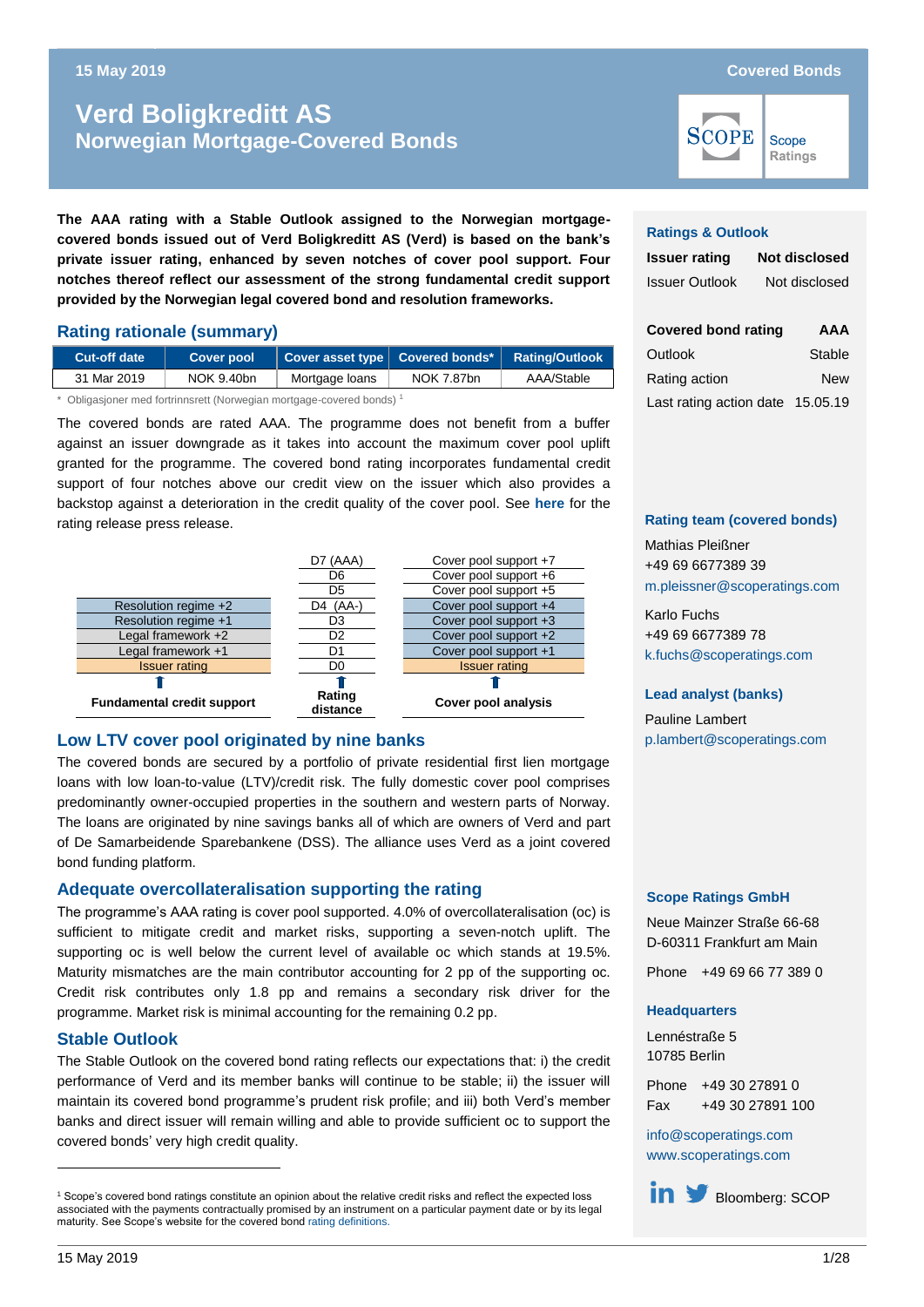

**Norwegian Mortgage-Covered Bonds**

#### **Rating / credit view drivers and mitigants (summary)**

**The issuer.** Verd pursues a focused and low risk business. The 10-plus year relationship between Verd and its owner banks has been highly cooperative and successful. The owner banks are well established in their local markets and maintain reassuring prudential metrics.

**Covered bond legal framework in Norway (+2 notches).**  Norway's mortgage bank act provides a very strong framework, ensuring that the covered bond structure can fully support and enforce recourse to the cover pool.

**Resolution regime assessment (up to +2 notches).** Norwegian covered bonds are excluded from bail-in and a cohesive external stakeholder group supports the market's ongoing development.

**Cover pool support (up to +3 notches).** Asset quality is sound, supported by the stable performance of Norwegian residential mortgage loans and available overcollateralisation is robust. High margins provide a buffer against risks.

**Issuer/group.** Verd provides an open funding platform which other savings banks could decide to join. This could provide additional diversification of mortgage assets to be transferred to Verd. For example, one of the current owners, Voss Sparebank, joined in 2017. Further, Flekkefjord Sparebank may merge with Kvinesdal Sparebank according to the latest news.

Further clarity and documentation of the owner banks' duties and obligations to support the credit fundamentals of Verd in situations of need could support our credit view on the bank.

**Covered bond legal framework.** The full potential uplift is utilised.

**Resolution regime assessment.** Higher visibility as a covered bond issuer as well as clear and binding documentation of support from member banks regarding liquidity, oc and operations could increase fundamental credit support.

**Cover pool support.** Full potential cover pool uplift is utilised.

#### **Positive rating / credit view drivers Negative rating / credit view drivers and mitigants**

**The issuer.** The banks operate in southern and western Norway, regions more exposed to the cyclical oil and gas industry. A deterioration in the credit fundamentals of Verd's owner banks could impact the quality of the assets available for transfer and the banks' ability to meet obligations under the servicing and shareholder agreements.

#### **Covered bond legal framework.**

Principles-based mitigants to market risks are less well defined by Norwegian legislation than in an international context.

**Resolution regime assessment.** Should the bank cease operations, a transfer or orderly wind down of the bank and its programme is the most likely scenario in our view. Support from member banks is available but investors have no legal recourse to documented or public commitments regarding an ongoing minimum level of liquidity and oc.

**Cover pool support.** Asset-liability mismatch risk driven by the programme's vulnerability to high prepayments reducing available excess spread.

#### **Positive rating / credit view -change drivers Negative rating / credit view -change drivers**

**Issuer/group.** A decline in the operating environment which substantially impacts profitability and/or a change in strategic direction which increases the bank's risk profile. This could be reinforced by the member banks being unable or unwilling to provide the necessary capital and liquidity support for Verd to maintain sound prudential metrics.

**Legal covered bond framework.** No deterioration is expected. EU covered bond harmonisation is not expected to negatively impact the existing legal framework if translated into national law.

**Resolution regime assessment.** No deterioration is expected.

**Cover pool support.** A further increase in asset-liability mismatch or a material change in the interest rate and foreign exchange risks profile, not mitigated by overcollateralisation, could reduce cover pool support and result in a downgrade.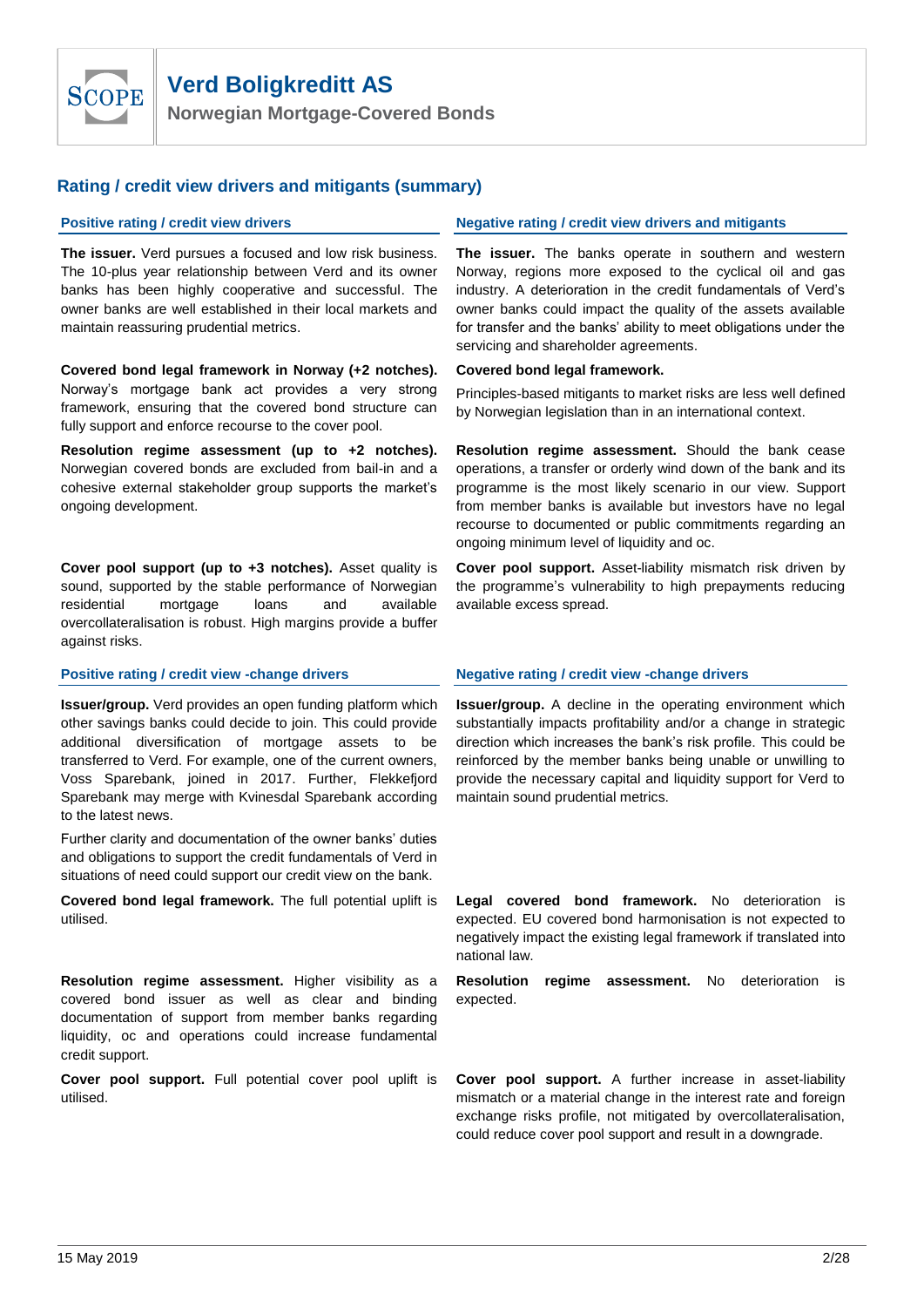

**Norwegian Mortgage-Covered Bonds**

#### **Table of Contents**

| Covered bond structure  3                                    |
|--------------------------------------------------------------|
| Fundamental credit support  4                                |
| Asset and cash flow analysis<br>(Cover pool support)  8      |
| Rating stability 17                                          |
| Sovereign risk  17                                           |
| Data adequacy 17                                             |
|                                                              |
| Applied methodology  17                                      |
| I.Appendix: Quantitative covered<br>bond analysis and key    |
| assumptions 18                                               |
| II. Appendix: Summary of covered<br>bond characteristics 20  |
| III.Appendix: Verd Boligkreditt<br>Credit Considerations  21 |
| IV.Appendix: Peer comparison 25                              |
| V.Appendix: Selected Financial                               |

#### <span id="page-2-0"></span>**1. The issuer**

Verd Boligkreditt (Verd) is a specialised residential mortgage institution with the right to issue covered bonds. In Norway, only specialised credit institutions can issue covered bonds and are subject to a specific supervisory regime involving an independent inspector as well as the Norwegian financial supervisory authority. They are also subject to the same regulations as other Norwegian financial institutions, including capital adequacy and liquidity management requirements.

Unlike most covered bond issuers, Verd is not a subsidiary of a single parent bank. Established in 2009, Verd is owned and used by nine independent savings banks in southern and western Norway. Sparebanken Vest, a former shareholder, now operates Verd on behalf of the owner banks.

The nine savings banks are part of De Samarbeidende Sparebankene (DSS), an alliance which enhances negotiating power with suppliers, operational efficiencies and enables expertise sharing. The banks had combined total assets of NOK 63bn (including assets transferred to Verd) at year-end 2018. As seen throughout Norway, alliances are important for sustaining the business franchises of individual banks. This includes shared ownership of companies offering a range of financial products, such as insurance, leasing and securities services.

Active in their local markets for over 150 years on average, the owner savings banks have well established positions in their local markets and are important contributors to their communities via the regular distribution of profits. Typical of Norwegian savings banks, their boards include customer and employee representatives and often representatives from the local community. With the exception of the two largest banks, they do not have equity capital certificates outstanding.

Verd's credit profile is sustained by service and support agreements with the owner banks and depends on close cooperation among all involved parties. In addition, Verd's board which includes representatives from four of the owner banks as well as Sparebanken Vest, is responsible for setting strategy and limits to manage credit, market, liquidity and funding risks.

### **2. Covered bond structure**

<span id="page-2-1"></span>



Source: Verd and Scope

For further details of our bank credit analysis see **[Appendix: Verd Boligkreditt Credit](#page-20-0)  [Considerations](#page-20-0)**.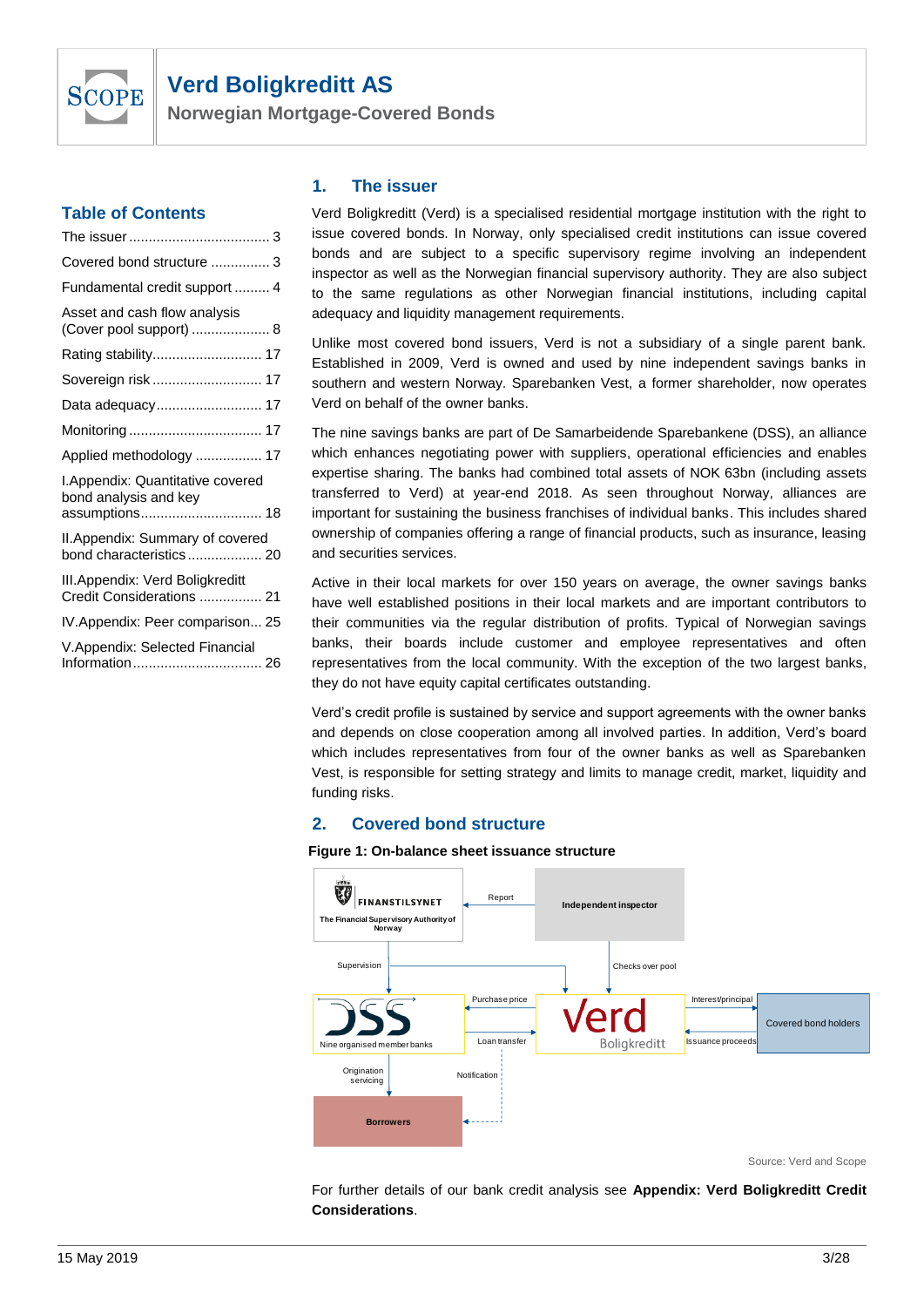

The Norwegian legal covered bond framework is mainly based on the relevant section on covered bonds in the Financial Institutions Act together with a related regulation on mortgage credit institutions, both introduced in 2007. Under this framework, issuance is permitted only through specialist covered bond issuers. Most issuers of covered bonds (called Boligkreditt, or specialised residential mortgage institutions) are subsidiaries that rely on loans originated by their respective parent banks. In contrast, Verd is a funding platform jointly owned by its owner banks.

A Boligkreditt issues covered bonds whose proceeds are used to purchase mortgage assets from its parent bank(s), thereby financing the latter's lending business.

The Boligkreditt's status as a non-deposit-taking institution protects the covered bonds from set-off risk.

#### <span id="page-3-0"></span>**3. Fundamental credit support**

Fundamental credit support factors enhance Verd's covered bond rating by four notches above our credit view on the issuer. This is based on our view of: i) Norway's covered bond legal framework (two notches); and ii) the resolution regime and systemic importance of Verd and its covered bonds (two notches).

Fundamental credit support provides a rating floor for the covered bonds of four notches above our credit view on the issuer. This mitigates any impact from potential adverse management of the cover pool.

#### **3.1. Legal framework analysis**

We view the Norwegian covered bond framework as one of Europe's strongest, meeting our criteria for protecting investors. We therefore assign the full credit differentiation of two notches.

Norway is not a member of the EU but participates in the EU's internal market under the European Economic Area Agreement. According to this agreement Norway is obliged to implement all EU directives and regulations that relate to financial institutions and markets, such as the CRR/CRD IV, MiFID, Prospectus Directive and Solvency II. This gives financial institutions in Norway the same rights and obligations as those in the EU.

We do not expect the upcoming transposition of the European covered bond harmonisation directive to introduce credit-negative factors into the Norwegian legal covered bond framework, nor are the changes expected to be material.

#### **Segregation of cover pool upon insolvency**

The act<sup>2</sup> gives bondholders a preferential claim over the cover pool if the issuer is placed under public administration. Norway's term for covered bonds, obligasjoner med fortrinnsrett, or 'OMF' is protected by law. While the assets in the pool remain with the estate if the issuer is placed under public administration, bondholders and derivative counterparties have an exclusive, equal, proportionate and preferential claim over the cover pool, and the administrator is obliged to ensure timely payment provided the pool gives full cover to the respective claims.

#### **Ability to continue payments after issuer insolvency**

Under the act, covered bond issuers cannot be declared bankrupt, but must be placed under public administration if they face solvency or liquidity problems. This gives authorities more flexibility to deal with covered bond companies while maintaining the

**Legal framework reflects strong investor protection and alignment with European best practice**

<sup>&</sup>lt;sup>2</sup> Act on Financing Activity and Financial Institutions (Financial Institutions Act) & Regulations on mortgage credit institutions which issue bonds conferring a preferential claim over a cover pool consisting of public sector loans and loans secured on residential property or other real property (covered bonds)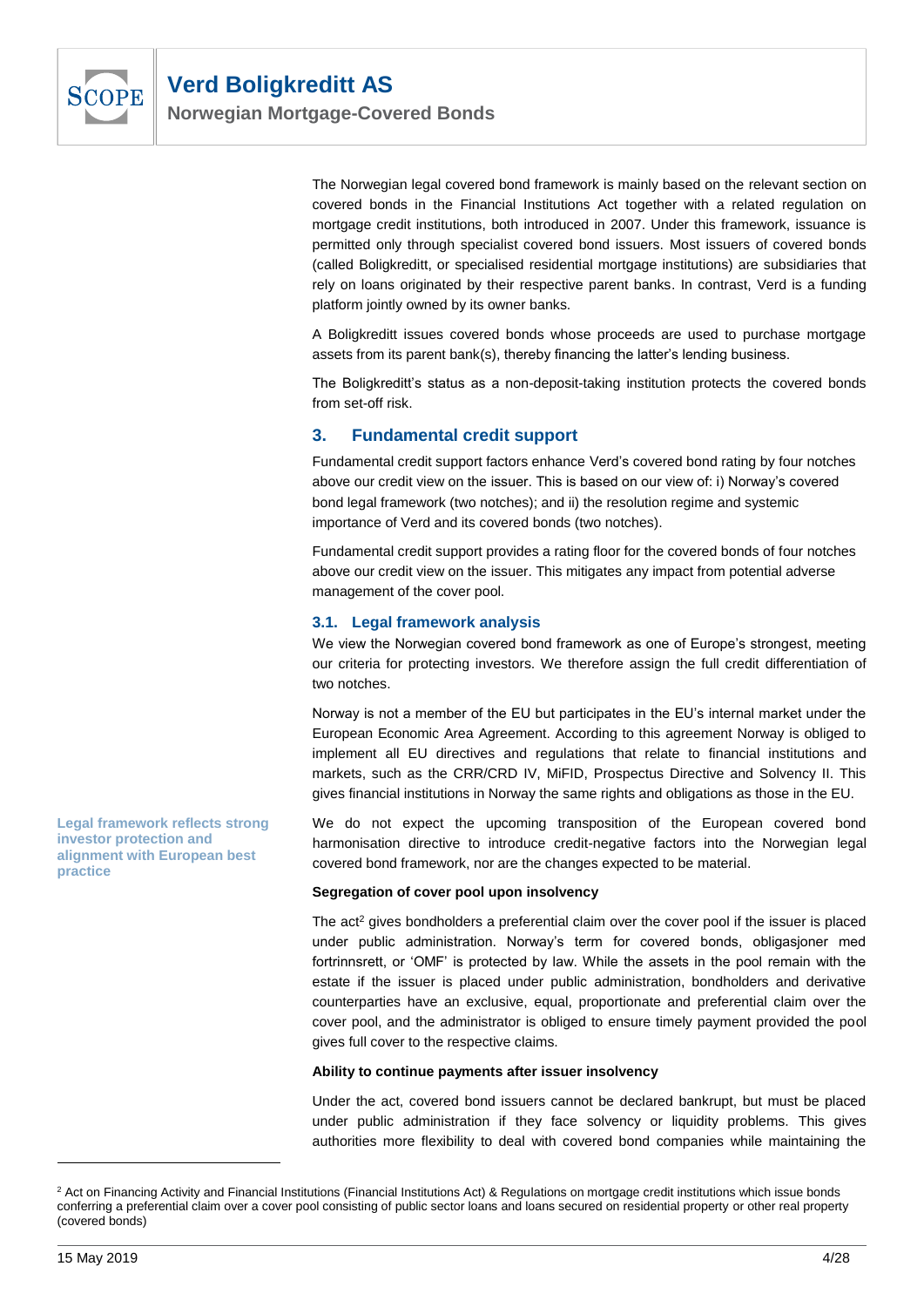

rights of covered bond holders. The liquidator ensures that the cover pool is properly managed and that covered bond holders and derivative counterparties receive agreed and timely payments. Public administration or insolvency does not in itself give covered bond holders and derivative counterparties the right to accelerate their claims. If contractual payments cannot be made when claims fall due, and an imminent change is unlikely, the liquidator halts payments.

#### **Programme enhancements remain available**

OMF have a mandatory minimum oc requirement of 2% (nominal). All voluntary oc is part of the cover pool.

#### **Key eligibility criteria**

The definition of eligible assets follows European standards. There is a maximum LTV ratio of 75% for the main collateral type (residential mortgages) and 60% for commercial, holiday and leisure properties. The share of commercial or residential mortgage loans is not restricted. Further, the act permits the inclusion of substitute assets (maximum 20% of the cover pool). Generally, cover assets can be domiciled in the European Economic Area or certain OECD countries. The regulation adds rating requirements for the national government of the country in which the mortgaged property or borrower is located.

By law, non-performing loans remain in the cover pool. However, the act specifies that non-performing loans are only partly accounted for in cover pool tests, with the share dependent on the LTV of the respective collateral. This requirement would still apply upon the borrower's non-performance because covered bond investors remain entitled to foreclosure proceeds.

#### **Liquidity and other risk management guidelines**

The act does not stipulate specific market and liquidity risk constraints. At the same time, covered bond issuers must implement strict internal regulations to reduce the impact of stresses on capital. Issuers are allowed to use derivatives to mitigate market risks. Further, most Norwegian covered bonds are issued with soft-bullet structures with a oneyear extension. This mitigates liquidity risk and provides buffers to facilitate redemption at the due date.

Overcollateralisation generally remains available in the event of an administration or a default of a parent bank and does not trigger a cross default for the issuer.

#### **Covered bond oversight**

Verd is supervised by both an independent inspector and the Financial Supervisory Authority of Norway (Finanstilsynet). Upon solvency or liquidity problems for the issuer, a public administrator would ensure timely payment to the covered bond holders. There is also ongoing regulatory oversight for Norwegian covered bonds which complies with UCITS and the CRR.

#### **3.2. Resolution regime and systemic importance**

Verd's covered bonds benefit from an additional two-notch uplift reflecting a bail-in exemption and support from a strong external stakeholder community. The uplift is constraint by a combination of: i) the low likelihood that the covered bond issuer will be maintained in a resolution scenario; ii) the low visibility of Verd as a covered bond issuer; and iii) the support of the owner banks which provides investors with limited documented or public commitments as regards a minimum level of liquidity or oc.

In general, Norwegian covered bonds of resolvable and very visible issuers with a supportive shareholder (or parent) can benefit from four additional notches of support.

**Soft bullet with one-year extension protects against maturity mismatches**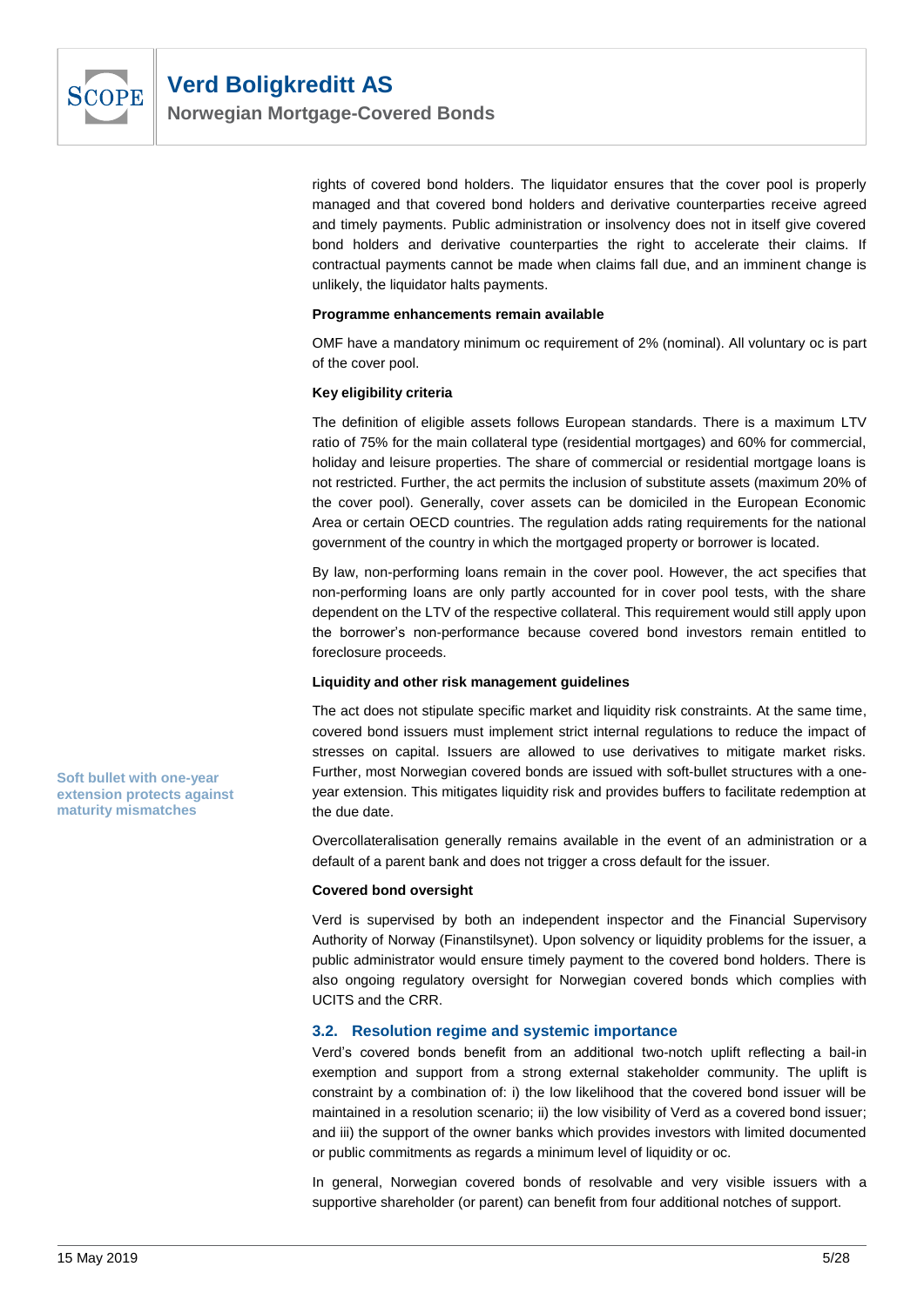

**Norwegian Mortgage-Covered Bonds**

**Norwegian covered bonds are exempt from bail-in…**

**…with transfer or wind-down the most likely scenario**

**Norwegian covered bonds are a systemically important refinancing instrument…**

**…although Verd's systemic importance is low to moderate…** 

#### **Exclusion from bail-in**

Norwegian covered bonds benefit from a bail-in exemption. Norway is in the European Economic Area, and the EU's Bank Recovery and Resolution Directive (2014/58/EU – BRRD) which took effect on 1 January 2019 exempts covered bonds and related derivatives from write-downs affecting an issuer's other debt instruments accordingly.

#### **Going concern and resolution**

We believe that the current capital structure would, in theory, allow regulators to restructure the bank using available resolution tools should the need arise. However, the most likely scenario would be a transfer or take-over by another bank. An orderly winddown is a also a plausible scenario. The bank's size and setup as a joint issuance vehicle makes resolution less likely compared to a 100% owned subsidiary should it or its shareholder fail. As a result, investors might not benefit from an issuer structure that might not be maintained as a going concern.

#### **Systemic relevance of covered bonds in Norway**

We generally classify Norwegian covered bonds as a systemic refinancing product, particularly for residential mortgages. The combined outstanding volume of covered bonds has averaged more than 25% of GDP since 2011 and stood at 32% at the end of 2017. Annual issuance hovers at around EUR 20bn and reached EUR 21.7bn in 2017. In Norway, 25 institutions currently issue covered bonds, with collateral including residential, commercial and public-sector assets.

Globally, Norway was the sixth largest issuer in 2017 and the seventh largest by total outstanding size. This is remarkable given that the market has only existed for 10 years.

#### **Relevance of covered bond funding for Verd Boligkreditt**

In our view, Verd's covered bond issuing activities and market share only result in a low to moderate systemic importance. The bank only issues into the domestic market which should reduce negative repercussions on other issuers in the event of a failure. However, we also have taken into account that most of Norway's 25 covered bond issuers are subsidiaries of similarly small to midsize banks. Even a failure of a covered bond issuer with the size and setup of Verd could thus result in contagion, effectively creating systemic problems for other issuers reliant on this refinancing channel for their core product, residential mortgage lending. This risk is reinforced within the DSS association because all member banks have a strong interest in maintaining this mutual funding platform.

#### **Proactive stakeholder community**

Stakeholders supporting the programme are not only limited to external stakeholders such as the Norwegian Covered Bond Council, investors and regulators. Verd also has the support of its member banks acting as the main stake/shareholders in the company.

Support from its shareholders is less documented compared to Norwegian peers with regard to liquidity, oc and operations (servicing in regard to the treatment of nonperforming loans).

In the current framework, there is no credit facility that provides short-term liquidity or similar mitigants to short-term liquidity shocks. The member banks have not committed to purchase obligations issued by Verd, while Verd (as a special mortgage bank) is not allowed to regularly repo its own bonds with the national bank. However, we understand that the member banks are strongly committed to the programme and willing to agree to any measure deemed necessary to strengthen and support Verd in its function as their funding vehicle.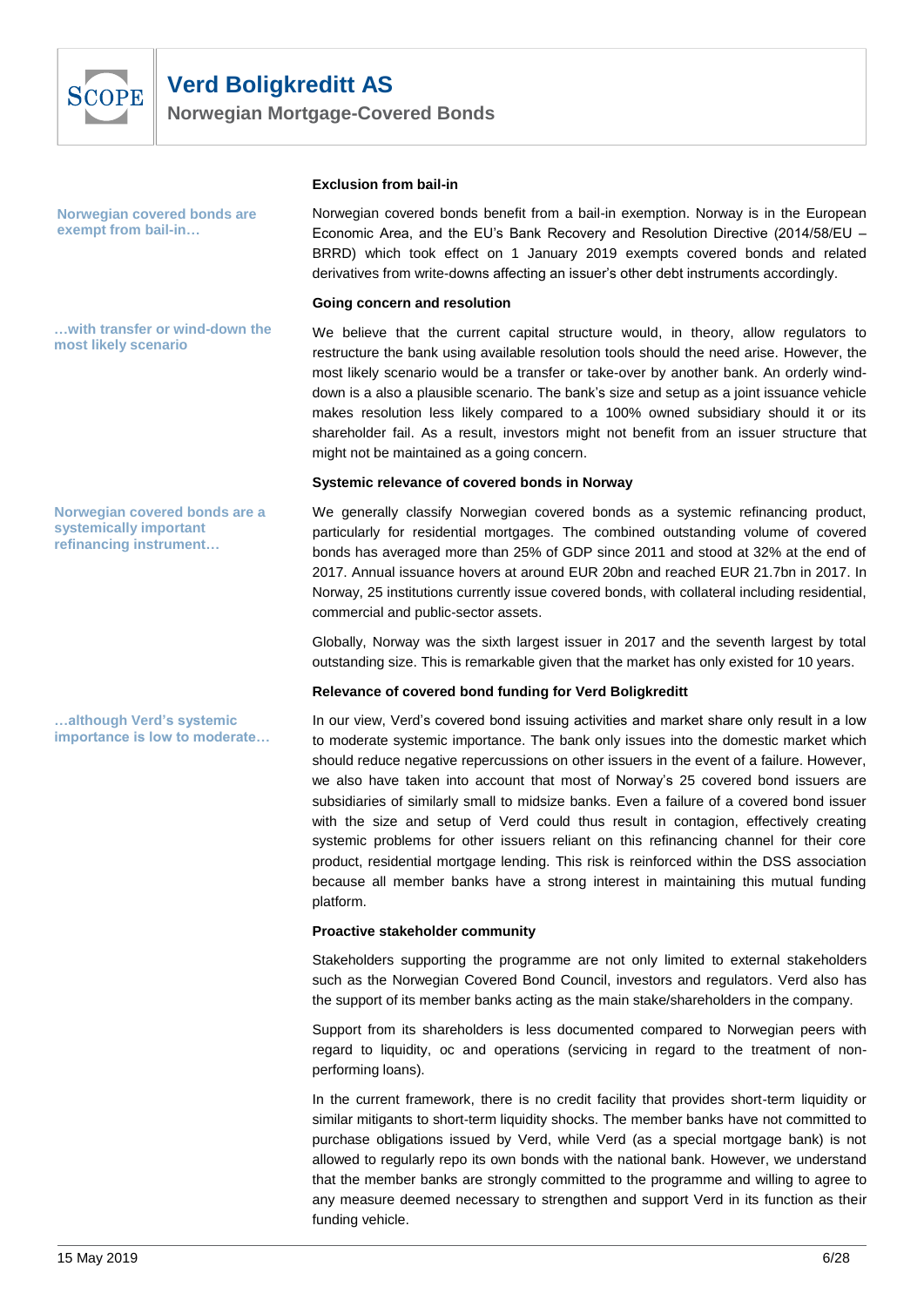

**Norwegian Mortgage-Covered Bonds**

**…and documented support from its member banks is limited**

Generally, the member banks do not provide any guarantees to Verd. Accordingly, nonperforming or defaulted mortgage loans are bought back voluntarily. Only loans that were not eligible and transferred erroneously have to be retransferred according to the service and transfer agreement. However, there are strong incentives to member banks to purchase the loans back if they become non-performing. First, any claim from such loans will be deducted from the commission Verd pays out to its member banks (but the reduction is limited to 1% of the average volume of loans transferred from a respective bank per year). Second, if a loan is repurchased, the cure/restructuring or collection process can be accelerated and processed more efficiently.

Verd does not benefit from any documented commitment to support oc beyond the initial 10%. If market values decline significantly, loans may exceed the legal limit of 75% LTV. This does not make a loan ineligible but the portion above the legal limit must not be used to issue covered bonds. Hence, it may be necessary to add new assets to support at least the legal minimum oc of 2%.

Loan services are performed by the member banks (on behalf of Verd). These include day-to-day loan services and also non-performing loan handling (special services). This arrangement works well as long as the member banks repurchase their non-performing loans. However, if there is a significant increase in loan defaults in Norway, the member banks may be burdened with their own loans and refuse to buy back loans from Verd. Verd does not have the resources to perform servicing on its own but may mandate a third party.

The country's covered bond issuers actively cooperate under the umbrella of the Norwegian Covered Bond Council to promote their product and initiate any changes to the framework. An example is the March 2017 increase in minimum oc to 2%, aimed at avoiding potential challenges for cover pool derivatives arising from the European Market Infrastructure Regulation. Norway's covered bond investors, which include banks and insurers, actively use covered bonds not only as a substitute for long-dated, NOKdenominated government debt, but also to manage liquidity. Moreover, Norway's central bank has demonstrated its support for covered bonds by using them in its repo operations and running a covered bond to government debt 'swap programme' in 2008- 14. Norway's financial supervisory authority also has an active interest given the bonds' widespread use to refinance residential mortgage lending.

**A cohesive and supportive external stakeholder group supports the product**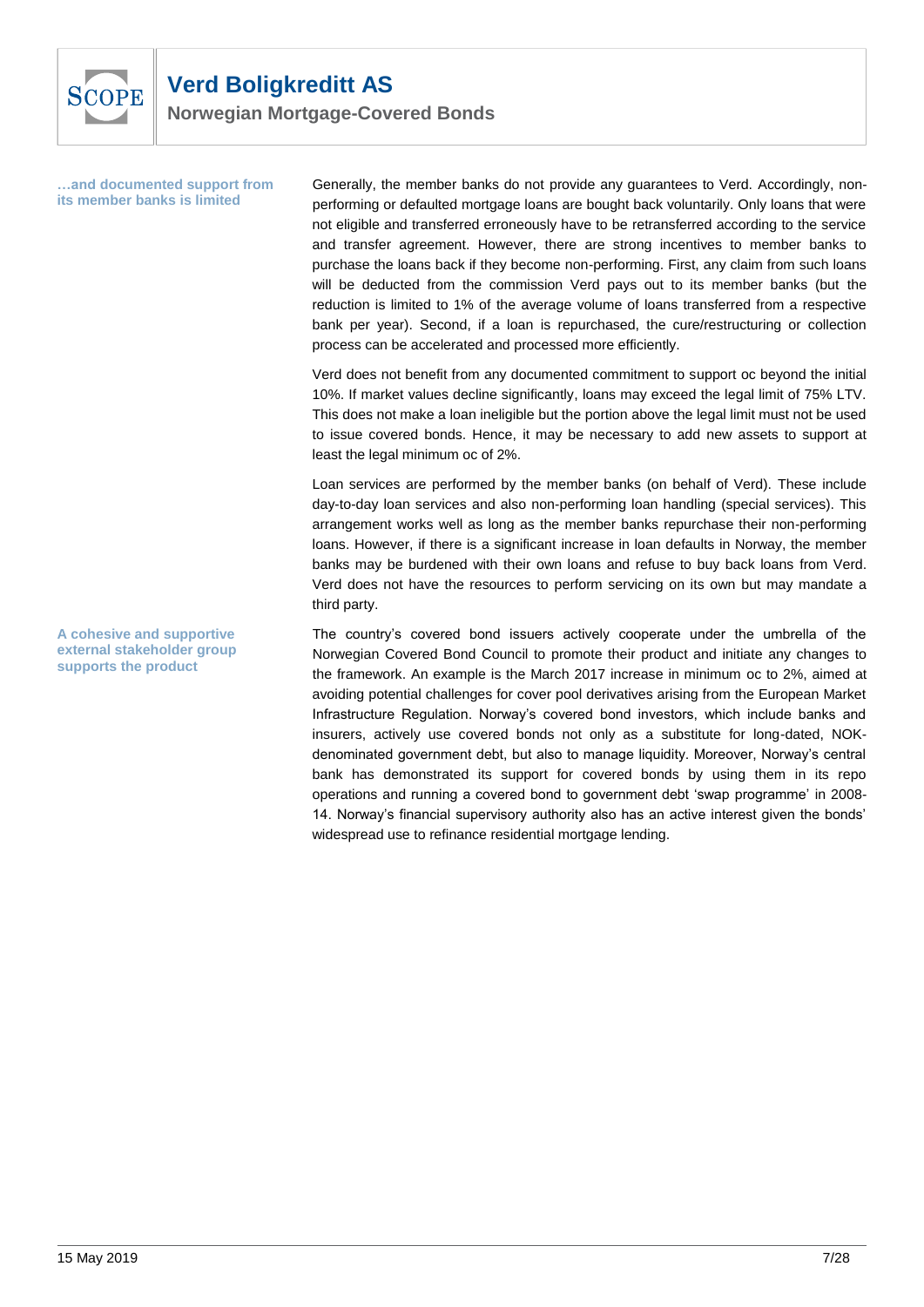

**Norwegian Mortgage-Covered Bonds**

<span id="page-7-0"></span>**Cover pool provides additional rating uplift to protect the highest achievable rating**

#### **4. Asset and cash flow analysis (cover pool support)**

Verd's cover pool provides the maximum seven-notch uplift to our credit view on the issuer. Cover pool support warrants three notches of additional credit uplift on top of fundamental credit support factors.

The cover pool exhibits a sound credit quality and limited residual risks, all of which can be mitigated with available oc. Planned issuances are not expected to impact this assessment.

As of 31 March 2019, the cover pool has provided the covered bonds with oc of 19.5%. If we apply stresses commensurate with the rating assigned, 4% can support the current three-notch cover pool uplift.

Based on discussions with the issuer, we expect sufficient oc to remain available to support the maximum cover pool rating uplift.

#### **Figure 2: Key cover pool characteristics**

| <b>Reporting date</b>                                                                | 31.03.2019                 |
|--------------------------------------------------------------------------------------|----------------------------|
| <b>Total cover pool (NOK m)</b>                                                      | 9,403                      |
| <b>Covered bonds outstanding (NOK m)</b>                                             | 7,866                      |
| <b>Current overcollateralisation</b>                                                 | 19.5%                      |
| <b>Minimum regulatory overcollateralisation</b>                                      | 2.0%                       |
| <b>Duration/WAM (cover pool) (years)</b>                                             | 11.0/11.9                  |
| Duration/WAM (covered bonds) (years) <sup>1</sup>                                    | 4.0/4.0                    |
| <b>Duration/WAM mismatch (years)</b>                                                 | 7.0/7.9                    |
| <b>Overcollateralisation to support current rating</b>                               | 4.0%                       |
| Overcollateralisation to support current rating upon<br>a one-notch issuer downgrade | Downgrade to AA+           |
| <b>Main cover pool asset type</b>                                                    | Residential mortgage loans |
| Number of mortgage obligors <sup>2</sup>                                             | 5,804                      |
| Average mortgage Ioan size (NOK '000s)                                               | 1,518                      |
| <b>Average loan-to-value</b>                                                         | 53.1%                      |
| Top 10 exposure share                                                                | 0.7%                       |
| <b>Top 20 exposure share</b>                                                         | 1.2%                       |

1 Including the 12-month extension

² Multiple borrowers with reference to the same loan/property were grouped as one borrower

Source: VERD and Scope

#### **4.1. Cover pool composition**

The cover pool is predominantly secured by Norwegian residential mortgage loans denominated in Norwegian kroner. The cover pool also comprises substitute assets which can be split into NOK 256.3m in bank deposits and NOK 336m in highly rated bonds of which most are exposed to other Norwegian mortgage-covered bonds.

The cover pool is very granular. As of March 2019, the cover pool comprised 5,804 obligors with an average loan size of NOK 1,518,000 (around EUR 152,000). The largest obligor only accounts for 0.08%. Together, 80% of the obligors have loan amounts below NOK 3m.

**Granular Norwegian mortgage loans…**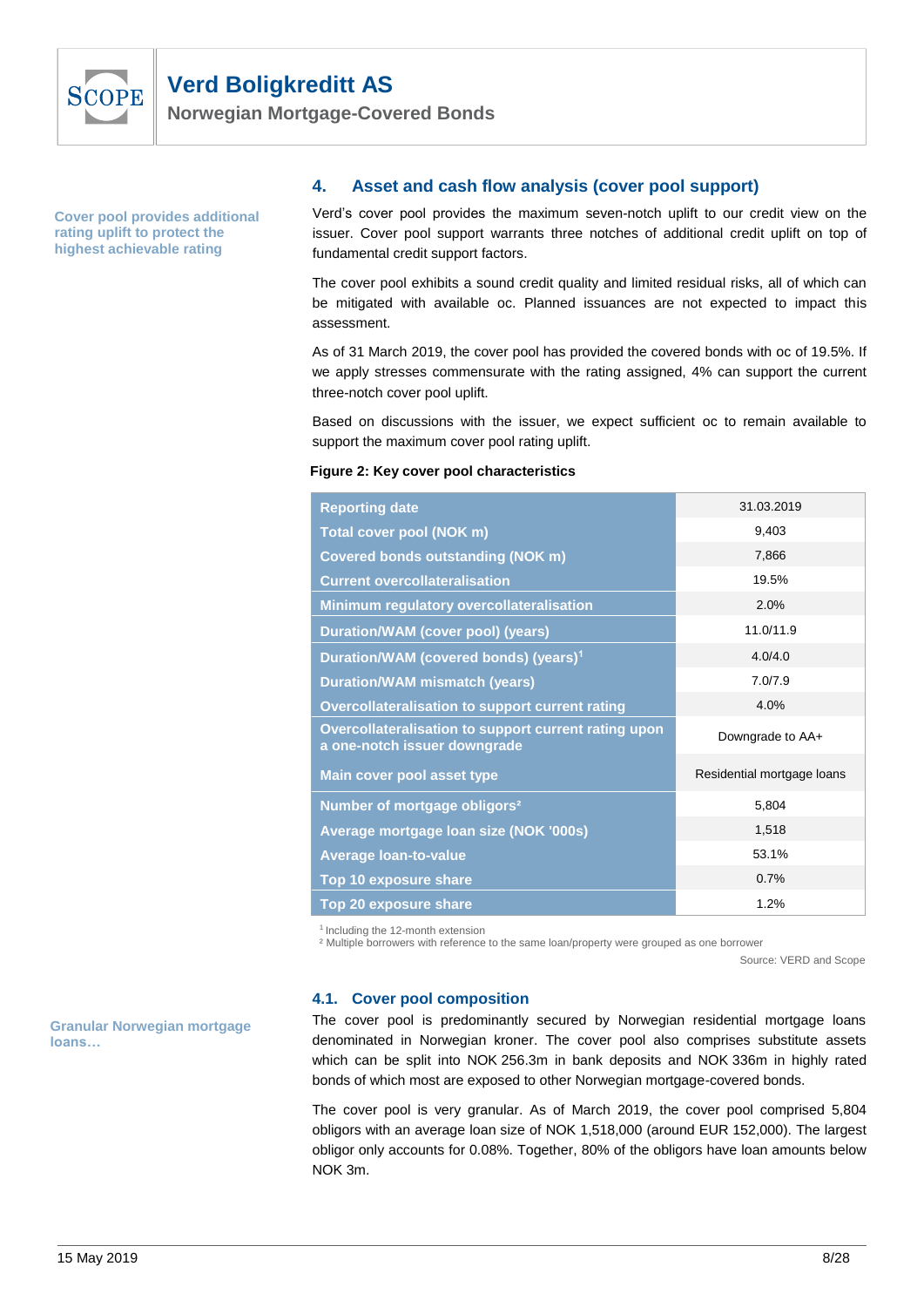

**Norwegian Mortgage-Covered Bonds**



#### **Figure 3: Cover pool by loan size (NOK m) Figure 4: Loan type (by max. drawable balance)**



Source: Verd and Scope

23% (weighted average by maximum drawable amount) of the loans are flexible loans that allow borrowers to redraw the loan up to a certain maximum amount. New flexible loans or redraws will only be granted for loans not exceeding an LTV of 60%. This is a consequence of the macroprudential measures introduced in Norway that require amortisation for loans exceeding this limit (see [Table 1\)](#page-8-0). The remaining 77% of the loans are amortising loans. Some of the annuity loans (16% of the total) are interest-only loans which start to amortise once the 'out-of-cover' loan part (which stays with the originating banks) is fully amortised.

Macroprudential measures have started to have a positive impact on the credit quality of the cover pool. In addition to the LTV limits on interest-only (flexible) loans, Norwegian regulators have introduced further measures to prevent credit risk from increased borrower leverage. The measures address elevated house prices in Norway and the affordability of mortgage debt.

| <b>Effective since</b> | <b>Measure</b>                                                                                                                                                             | <b>Authority</b>                       |
|------------------------|----------------------------------------------------------------------------------------------------------------------------------------------------------------------------|----------------------------------------|
| Dec 2011               | Amortisation requirement for residential mortgage<br>loans exceeding an LTV of 70%                                                                                         | Finanstilsynet                         |
|                        | Affordability test assuming 5 pp increase in interest<br>rates at origination                                                                                              | Finanstilsynet                         |
| Jan 2014               | CRR implementation effectively leading to higher<br>loss given default for residential real estate and<br>higher risk weights for commercial real estate                   | Finansdepartementet,<br>Finanstilsynet |
| Jan 2015               | CRR<br><b>CRD</b><br>implementation effectively<br>and<br>tightening requirements for residential mortgage<br>lending models; liquidity coverage ratio of at least<br>100% | Finansdepartementet,<br>Finanstilsynet |
| Jul 2018               | Amortisation requirement of at least 2.5% p.a. or<br>equivalent to 30-year term for residential mortgage<br>loans exceeding an LTV of 60%                                  | Norges Bank                            |
|                        | Affordability test assuming 5 pp increase in interest<br>rate with exception for 10% (8% in Oslo) of<br>mortgage volume which fails the test                               | Norges Bank                            |
|                        | Total debt may not exceed five times gross annual<br>income – same exception as affordability test                                                                         | Norges Bank                            |
|                        | LTV capped at 85% for residential mortgage loans,<br>and 60% for second homes in Oslo – same<br>exception as affordability test                                            | Norges Bank                            |

#### <span id="page-8-0"></span>**Table 1 – Macroprudential measures in Norway**

Source: European Systemic Risk Board (ESRB); national measures of macroprudential interest in the EU/EEA

**…characterised by regulations limiting risky credit growth and leverage**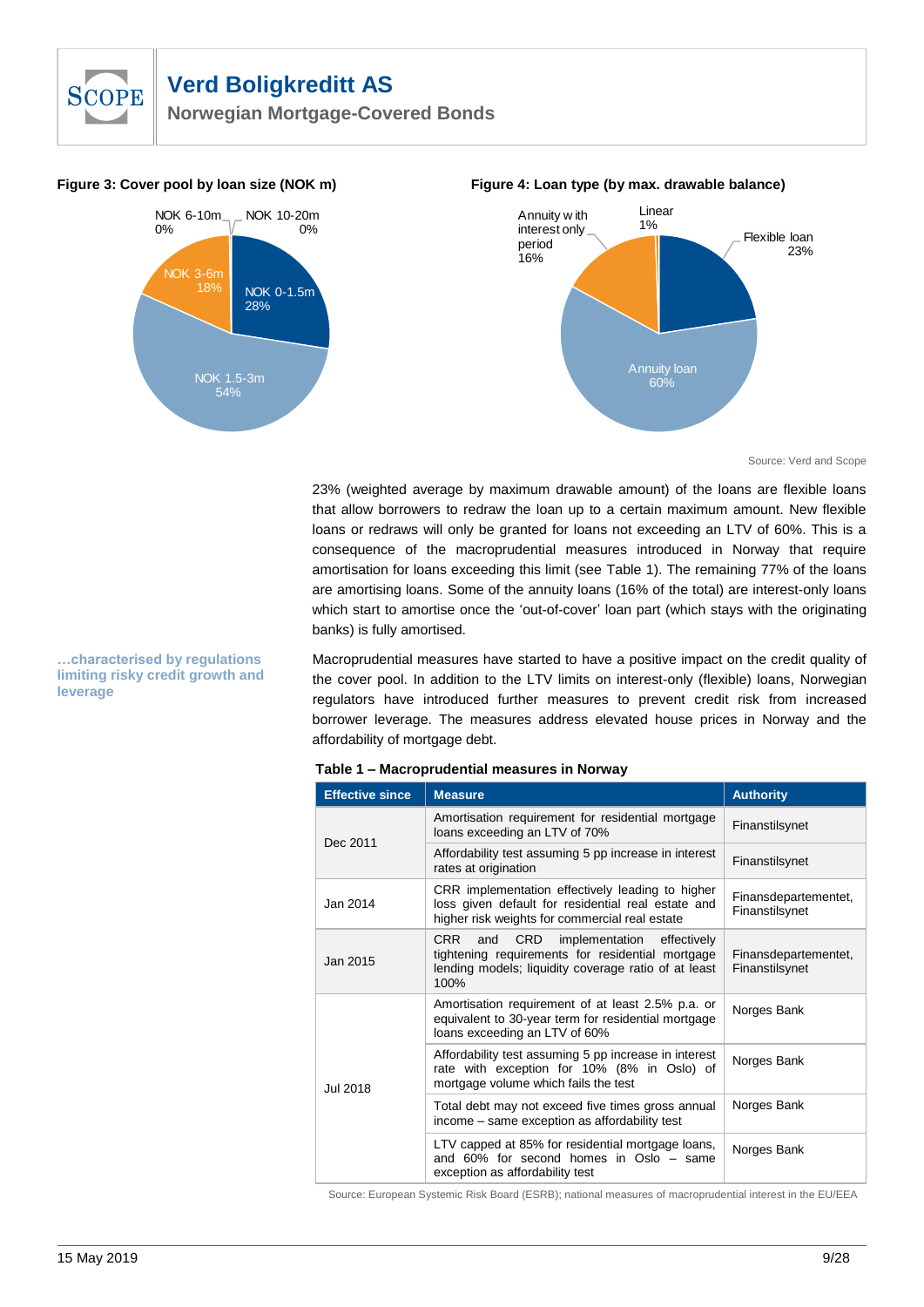

**LTV of 53% reflecting moderate price increase since loan origination**

As of March 2019, the cover pool has a low average LTV of 53%. This conservatively calculated LTV assumes that all flexible loans are drawn to their maximum amount. At the same time, the low LTV also reflects the increase in property prices in Norway since origination. The collateral is generally valued (initial and monitoring) using an automated valuation system, 'Eiendomsverdi', which is used throughout Norway and by most banks. The automated valuation is compared against the purchase price and assessed during the underwriting process. In individual cases the bank may request independent and full appraisals, including an on-site inspection. The indexed LTV compares to a value of 55%. The difference reflects a moderate increase in values since the loans were granted. We observe a significantly lower price appreciation in the regions related to the cover pool compared to Oslo.





Source: Verd and Scope

**Regional focus on southern and western Norway – the Norwegian oil region** 

Verd's cover pool is regionally concentrated in the Norwegian oil regions but are also home to diversified, export oriented businesses and sectors, like fisheries, ship building, tourism and hydro power. Exposures in Rogaland, Hordaland and Vest/Aust-Adger and Sogn og Fjordane account for 91% of the cover pool. Exposures outside the core region are driven by the bank's provision of financing to local customers. These are exceptions and are only granted to borrowers with above-average credit quality.



#### **Figure 6: Regional distribution by county Figure 7: Regional distribution by risk type**



Source: Verd and Scope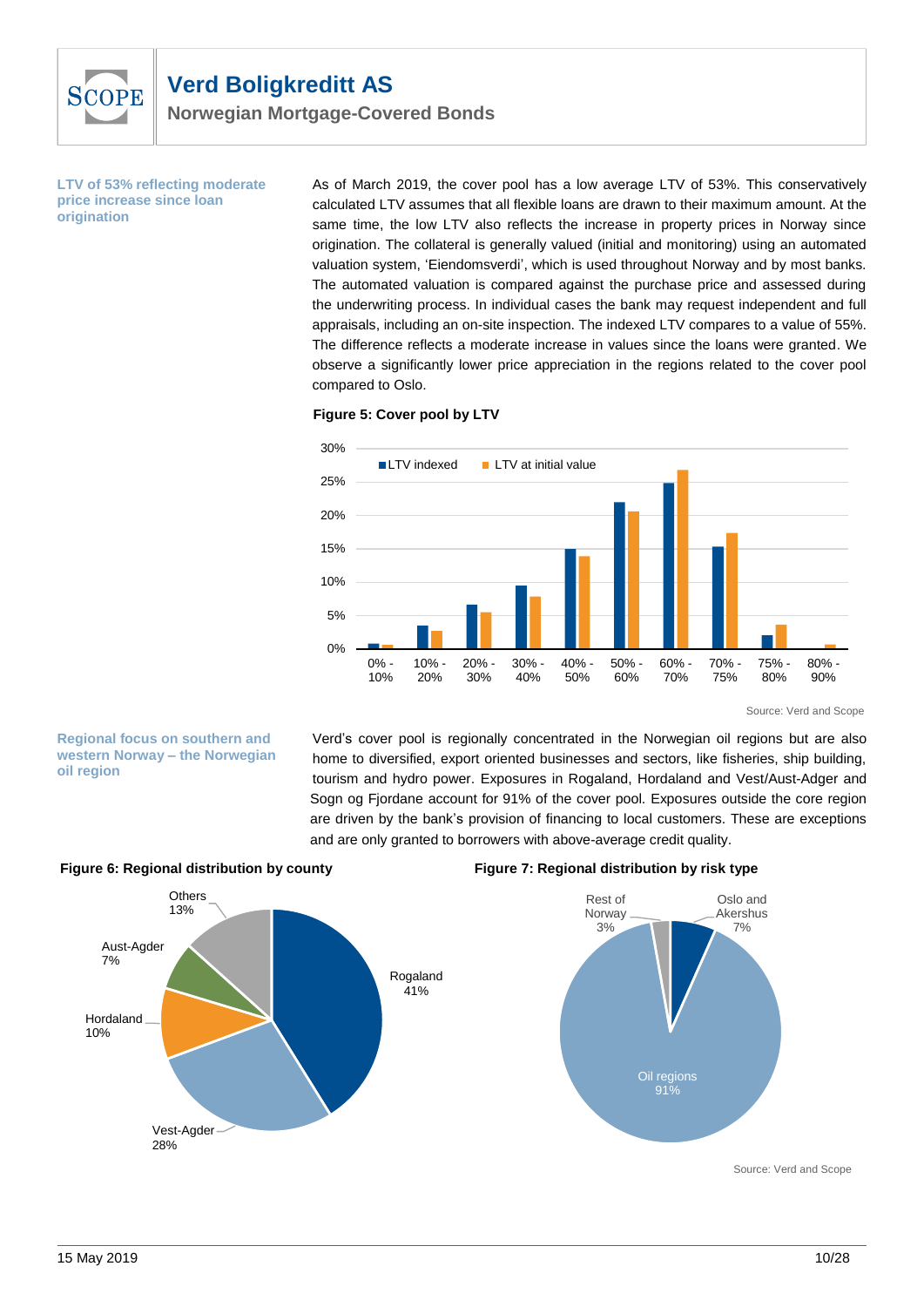

91% of financings are exposed to Norwegian oil or oil related regions which are located in the western and southern part of Norway – the region along the Atlantic coast of southern Norway. Those regions are also home to diversified, export oriented businesses and sectors, like fisheries, ship building, tourism and hydro power It consists of the counties Rogaland, Hordaland, Sogn og Fjordane, and Møre og Romsdal as well as Vest and Aust Agder. Another 7% account for Oslo and Akershus. The remaining 3% are spread across Norway.

Skudnenes & Aakra Sparebank and Haugesund Sparebank are the largest contributors to mortgage loans into Verd. Hence, the area around Haugesund is strongly represented in the cover pool. The third largest contributor is Sparekillingsbanken Kristiansand which drives the portfolio's exposure to the area around Kristiansand in the south-eastern part of Norway.





**Transferred loan portfolios are homogenous…**

The portfolios transferred by the banks are relatively homogenous. Each respective bank's LTVs are within a range of 50%-57% and the share of flexible loans does not exceed 30%. The loans' remaining term is around 20 years with a seasoning of around four years.

| Verd member banks                           | <b>Cover pool</b><br>contribution<br>(NOK m) | in % | # of<br><b>Financings</b> | Avg.<br><b>LTV</b> | <b>Max</b><br><b>Financing</b><br>(NOK <sub>m</sub> ) | <b>Flexible</b><br>Ioans <sup>3</sup> | <b>Amortising</b><br><b>loans</b> | <b>Remaining</b><br>term (y) | <b>Seasoning</b><br>(y) |
|---------------------------------------------|----------------------------------------------|------|---------------------------|--------------------|-------------------------------------------------------|---------------------------------------|-----------------------------------|------------------------------|-------------------------|
| <b>Skudenes &amp; Aakra Sparebank</b>       | 1,742                                        | 20%  | 1,226                     | 54.2%              | 5.0                                                   | 26%                                   | 74%                               | 20                           | 4                       |
| <b>Haugesund Sparebank</b>                  | 1,635                                        | 19%  | 1,245                     | 52.6%              | 6.1                                                   | 30%                                   | 70%                               | 19                           | 5                       |
| Spareskillingsbanken<br><b>Kristiansand</b> | 1,564                                        | 18%  | 1,104                     | 50.8%              | 6.4                                                   | 25%                                   | 75%                               | 18                           | $\overline{4}$          |
| <b>Flekkefjord Sparebank</b>                | 870                                          | 10%  | 347                       | 56.8%              | 4.9                                                   | 4%                                    | 96%                               | 21                           | 3                       |
| <b>Etne Sparebank</b>                       | 781                                          | 9%   | 491                       | 56.6%              | 5.8                                                   | 30%                                   | 70%                               | 19                           | 4                       |
| Søgne & Greipstad Sparebank                 | 715                                          | 8%   | 384                       | 55.4%              | 5.5                                                   | 14%                                   | 86%                               | 21                           | 4                       |
| <b>Lillesands Sparebank</b>                 | 672                                          | 8%   | 361                       | 52.5%              | 7.6                                                   | 17%                                   | 83%                               | 19                           | 4                       |
| <b>Luster Sparebank</b>                     | 612                                          | 7%   | 441                       | 50.2%              | 6.6                                                   | 24%                                   | 76%                               | 19                           | 4                       |
| <b>Voss Sparebank</b>                       | 220                                          | 3%   | 119                       | 50.2%              | 7.4                                                   | 3%                                    | 97%                               | 19                           | 3                       |
| Cover pool                                  | 8.810                                        | 100% | 5,718                     | 53.3%              | 7.6                                                   | 23%                                   | 77%                               | 19                           | 4                       |

#### **Table 2 – Key characteristics of member banks**

<sup>&</sup>lt;sup>3</sup> weighted average by maximum drawable amount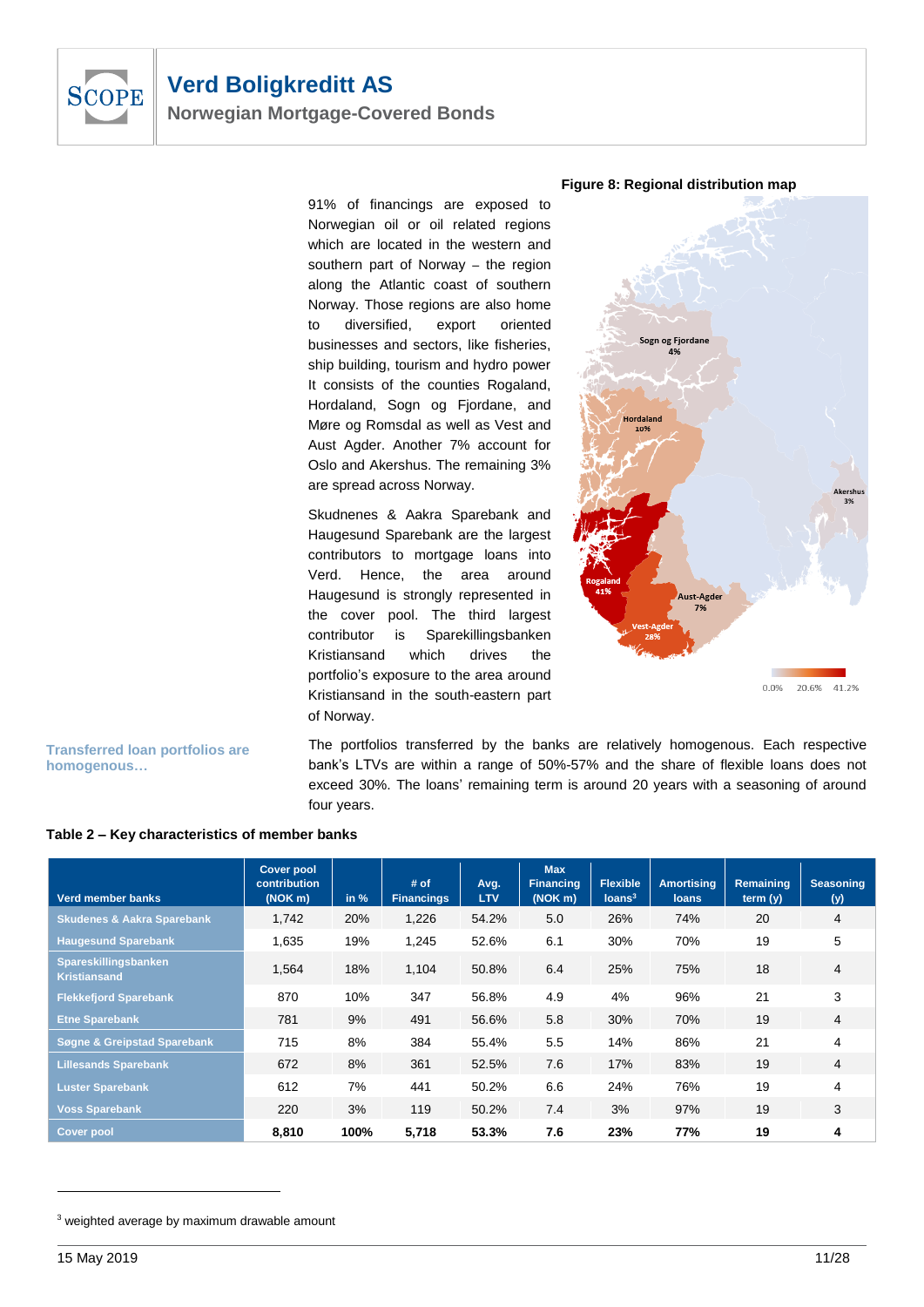

**Norwegian Mortgage-Covered Bonds**

#### **… driven by similar systems and processes**

Origination and underwriting processes are relatively comparable amongst the member banks. They are even similar to Norwegian peers because the criteria for granting mortgage loans is largely determined by regulation and most banks use a common IT platform. The system used for credit underwriting is developed by Evry AS, the largest provider of IT services to the Norwegian financial industry. The focus is on debt servicing capability, with the banks having good access to information about potential clients (e.g. tax records) and properties (e.g. central land register, market prices).

Most of Verd's cover pool is backed by mortgage loans secured by single-family or terraced houses (82%). 13% of property types in the pool are apartments.

3.7% account for exposures to other properties and 1.5% to holiday homes (against which no bonds will be issued). Others account for farming or land-related mortgage claims.

Verd does not have any mortgages with common housing debt in the cover pool.

#### **Figure 9: Property type**



Source: Verd and Scope

As of March 2019, there are no non-performing loans (over 90 days past due) in the cover pool. Loans in arrears are generally repurchased by the parent bank, albeit on a voluntary basis.

#### **4.2. Credit risk assessment**

We assess the credit risk of Verd's residential cover pool as low. However, the oil region around Norway's southern and western counties is economically volatile which also impacts unemployment rates. The 2014-15 plunge in oil prices, which affected Norway's economy more than the global financial crisis of 2008, lifted the unemployment rate in this area higher than in the rest of Norway, also contributing to higher credit losses.

Our projections of mortgage loan default use an inverse Gaussian distribution. Based on credit performance data provided by Verd, the originating banks (IFRS9 reporting and background documentation, static delinquency history and loan-level probabilities of default) and benchmarking, we derived an effective average annual term default probability, based on a 90 days past due definition, of 55 bps (or a 10.5% cumulative probability of default over the lifetime of the loan). The volatility of default (weighted average coefficient of variation) was assumed to be 55%. This factors in the higher sensitivity to economic shocks in the western regions of Norway but also considers the diversification within these areas compared to more concentrated peers. In addition, we considered an average cure base rate of 55% which effectively reduces the annual default probability to 25 bps.

For the mortgage loans in the cover pool we estimate a weighted average recovery rate of 97.3% under a base case scenario (D0) and 76.6% under the most stressful scenario (D7). The high base case recovery rate is supported by the portfolio's relatively low average LTV of 53%. The stressed rate is driven by the haircuts applicable to the region and a fire sale discount of 30%.

The mean lifetime default rate together with the stressed recovery rate translates into a mean loss rate of 1.1% for the mortgage loans, compared with a 13 bps mean loss rate under our base case recovery assumptions.

**Low credit risk…**

**…with mean loss at 1.1% in a stressed scenario…**

**…and loss in a base case scenario of 13 bps supported by low LTV**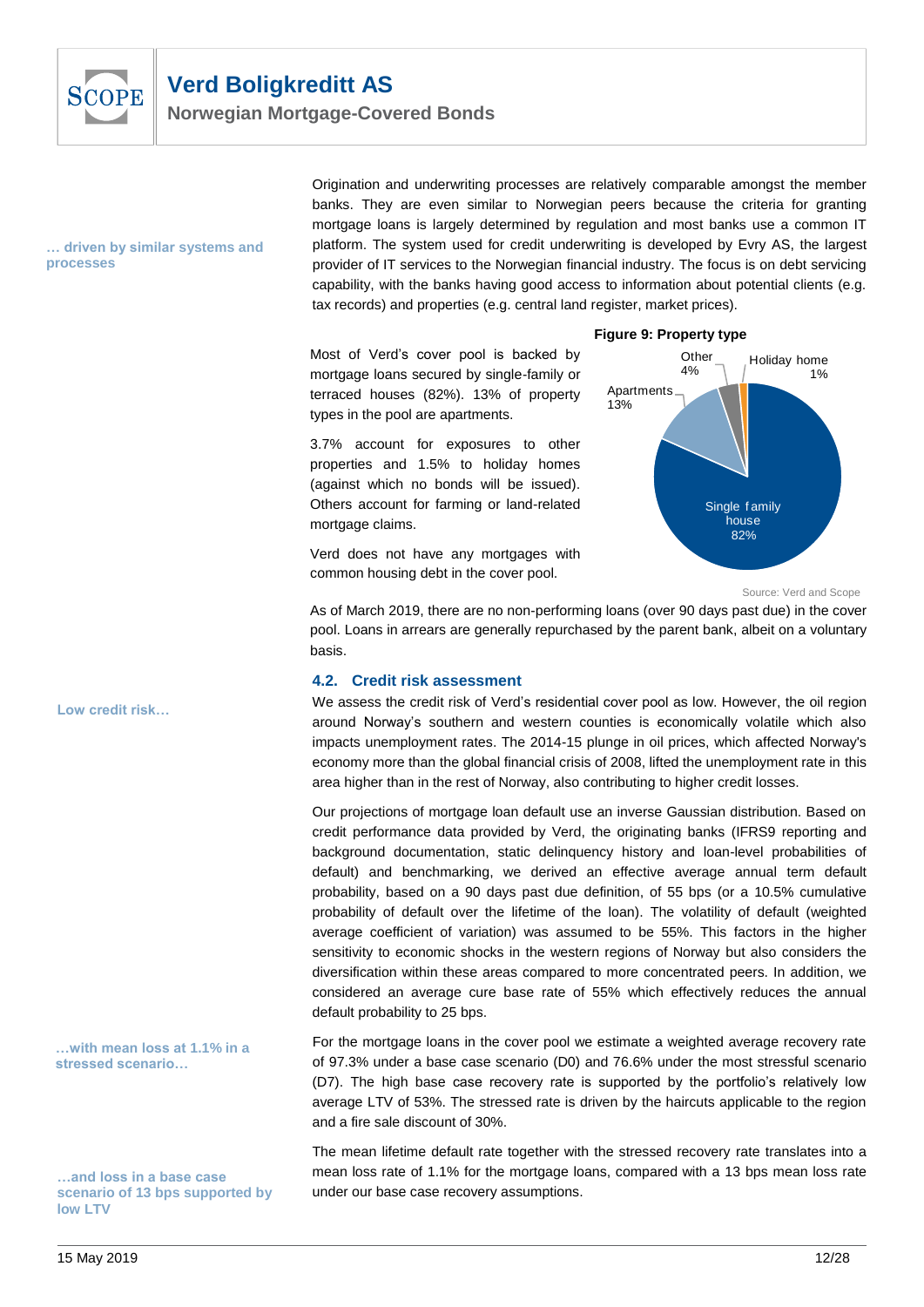

**Norwegian Mortgage-Covered Bonds**

For more details see

[Appendix: Quantitative covered bond analysis](#page-16-4)

#### **Figure 10: Default and loss distribution**



As of March 2019, the cover pool also includes 6.3% of substitute assets. They mainly comprise highly rated bonds (NOK 336m) and bank deposits (NOK 256m) with a highly rated bank. According to internal guidelines, the bank only invests in Norwegian fixed income securities, Swedish municipalities or 0%-weight SSAs with a minimum Aa rating.

We estimated the sub-portfolio's default characteristics using a portfolio analysis framework. The respective non-parametric distributions can be described with a mean default rate of 0.1% and a coefficient of variation of 1,030%. The low default rate and high coefficient of variation reflect the high individual credit quality but also the high obligor concentration in the respective sub-portfolio. We applied a stressed recovery of 67% and a base case recovery of 98.3% for the substitute assets.

#### **4.3. Market risks**

We consider Verd's market risks, in particular asset-liability mismatches, to be the main driver of supporting oc. Interest rate and foreign currency risks are immaterial because assets and liabilities are both floating rate and fully denominated in Norwegian kroner.

#### **4.3.1. Asset-liability mismatch risk**

The asset-liability mismatch is moderate to high. It is driven by the weighted average maturity gap (weighted average life) of 8.0 years between the legal maturity of the mortgage loans (12 years) and outstanding covered bonds (4 years). Measured by duration, the gap is 7.1 years.

As of 31 March 2019, Verd had seven covered bonds outstanding amounting to NOK 200m-2.5bn. The bonds are issued as public placements with initial maturities of 2-8 years. The weighted average life for the outstanding covered bonds is 4.0 years<sup>4</sup>.

15 May 2019 13/28

**Asset-liability mismatch risk remains main risk contributor**

<sup>4</sup> Our cash flow analysis reflects the scheduled maturity of the covered bonds plus the one-year extension (legal maturity).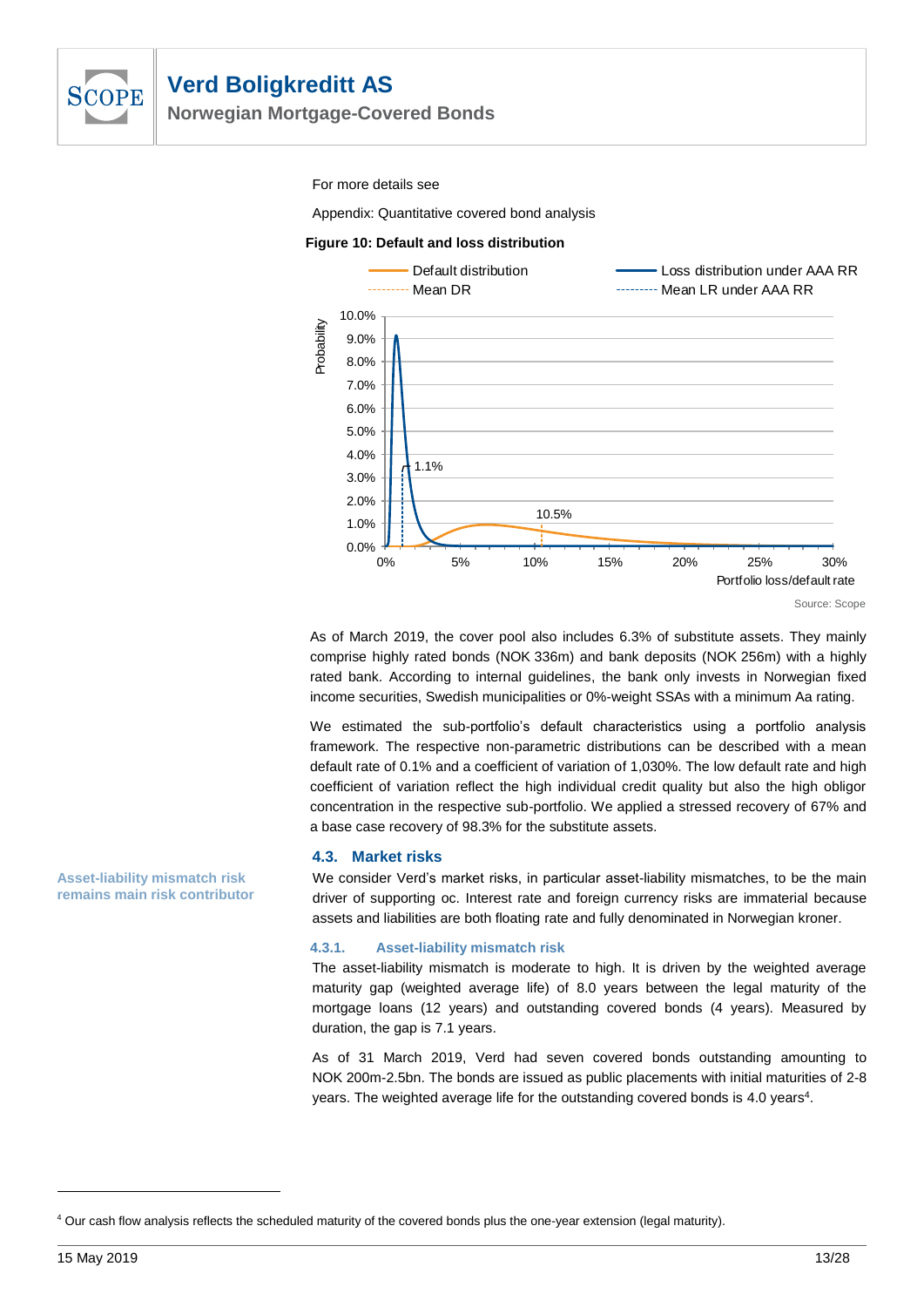**Norwegian Mortgage-Covered Bonds**

#### **Table 3: Cash flow characteristics**

| <b>Currency</b> | <b>Total assets</b><br><b>NOK</b>                | <b>Net present</b><br>value<br><b>NOK</b> | <b>WAM</b> (principal)<br><b>Years</b> | <b>Duration</b><br><b>Years</b> | <b>Floating-rate</b><br>assets<br>$\frac{9}{6}$ | <b>Fixed-rate</b><br>assets<br>$\frac{9}{6}$ |
|-----------------|--------------------------------------------------|-------------------------------------------|----------------------------------------|---------------------------------|-------------------------------------------------|----------------------------------------------|
| <b>NOK</b>      | 9.402.6                                          | 10.723.2                                  | 11.9                                   | 11.0                            | 100.00                                          | 0.00                                         |
|                 |                                                  |                                           |                                        |                                 |                                                 |                                              |
| <b>Currency</b> | <b>Total</b><br><b>liabilities</b><br><b>NOK</b> | <b>Net present</b><br>value<br><b>NOK</b> | <b>WAM</b> (principal)<br>Years        | <b>Duration</b><br><b>Years</b> | <b>Floating-rate</b><br>assets<br>$\frac{9}{6}$ | <b>Fixed-rate</b><br>assets<br>$\frac{9}{6}$ |
| <b>NOK</b>      | 7,866.0                                          | 8,009.7                                   | 4.0                                    | 4.0                             | 94.4                                            | 5.6                                          |
|                 | <b>Nominal OC</b><br><b>NPV OC</b>               | 19.5%<br>33.9%                            |                                        | WAM gap<br><b>Duration gap</b>  | 7.9<br>7.0<br>$\sim$                            | $\cdots$                                     |

Source: Verd and Scope

NOK 7,866m in covered bonds are predominantly issued at a floating rate, with Verd hedging the 5.6% of fixed coupon bonds into floating until the bonds' scheduled maturity date. During the extension period the fixed bonds pay a floating coupon according to the respective terms and conditions.

Our analysis does not take hedging into account, mainly because the termination events in the swap agreements are not excluded for Verd. We understand that Verd will amend its hedge documents in due course. Given the moderate size of the fixed liabilities, this open position is not material to the oc supporting the rating.

Verd's mortgage assets have a relatively long redemption profile which is common for Norwegian residential mortgage loans. Amortisation is also driven by the 23% (weighted average by maximum drawable amount) of flexible loans which we have assumed are fully drawn and only pay interest until their maturity. The latter was assumed to be in line with amortising loans. Further, another 17% of the mortgage loans have an interest-only period. These loans are split into a cover- and out-of-cover portion. The out-of-cover portion amortises first. The cover portion starts amortising once the 'out-of-cover' loan has been repaid in full.





In a stand-alone and run-down scenario, current oc does not provide sufficient scheduled inflows for the bonds' full repayment at the scheduled or legal final maturity date. This implies the need to sell assets to ensure the full and timely payment of maturing covered bonds and interest due, exposing the programme to risks driven by the assets' disposal.

Stressed disposal proceeds were calculated by discounting the cover pool's remaining cash flows with a liquidity premium.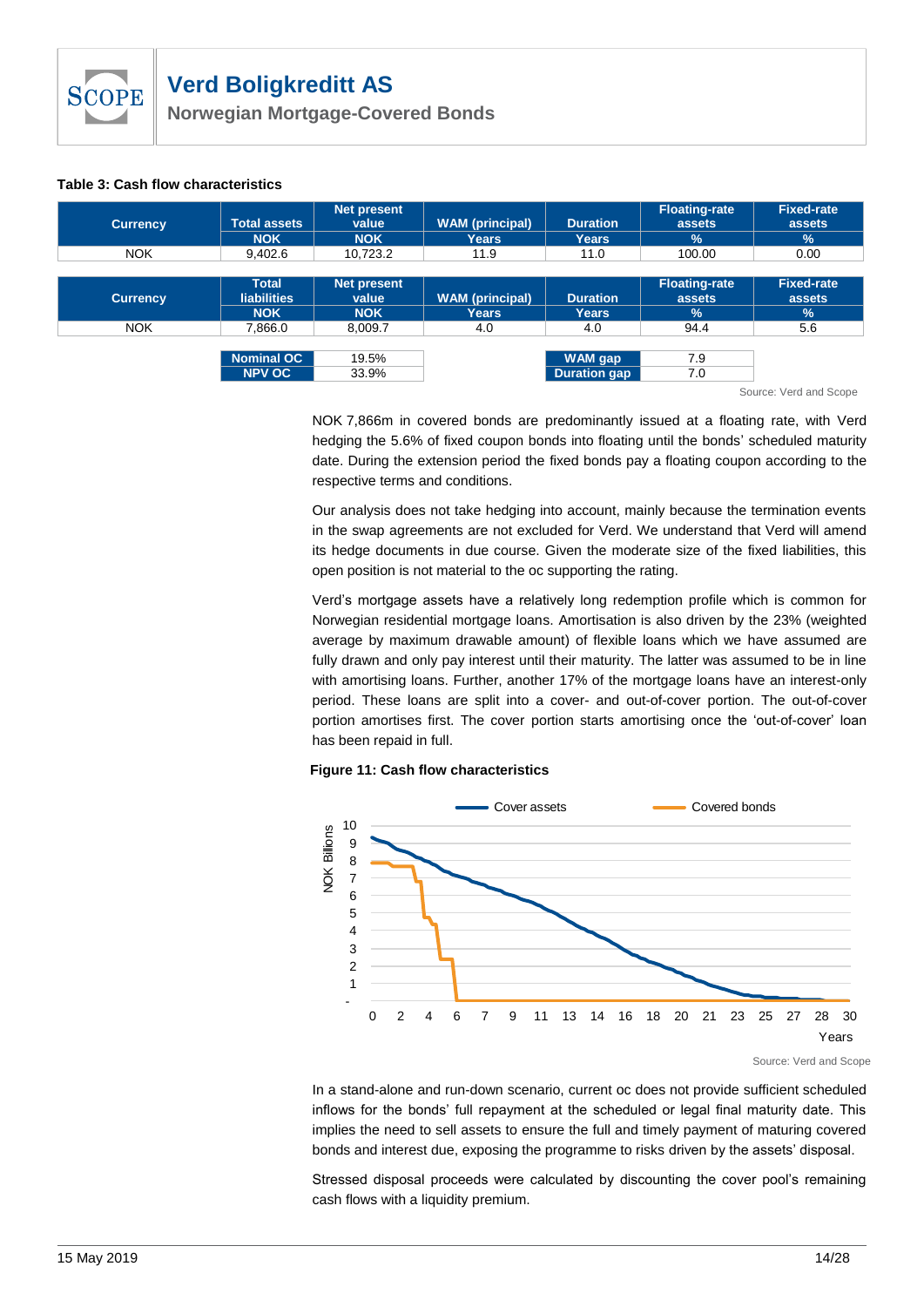

We also tested the impact of high prepayment rates which according to the issuer range between 20%-30% per year. This reflects the fact that the economic life of the loans is generally much lower compared to the scheduled maturities. Prepayments will reduce the available excess spread during the transaction's life while proceeds from repaid loans are assumed to be interest-bearing.

Norwegian borrowers tend to prepay a loan opportunistically before its legal maturity to improve financing conditions, generally by entering into a new contract with a lower interest rate with either the same or a different bank. Unlike fixed-rate markets there are generally no prepayment fees in Norway which would discourage borrowers from repaying a loan prior to its scheduled maturity.

#### **4.3.2. Interest rate risk**

Interest rate risk is limited because, even if the interest rate hedge is not considered, the open position is small. The programme is exposed to limited basis risk as borrowers must be notified six weeks in advance of a change in interest rates.

The programme benefits from excess spread. The mortgage assets have a weighted average spread of 136 bps and compare to short-dated covered bonds with a weighted average spread of 46 bps (including extension) over the term of the transaction.

#### **4.3.3. Foreign exchange risk**

There is no foreign exchange risk as assets and liabilities are denominated in Norwegian kroner. We do not expect any foreign currency-denominated issuances at this stage.

#### **4.3.4. Overcollateralisation**

Verd's covered bond ratings are supported by the cover pool and therefore hinge on the issuer's ability and willingness of its member banks to provide oc above the legal minimum.

Our credit view on Verd allows us to consider the full available oc in our analysis. Applying all credit and market risk stresses, we established that an oc of 4% can mitigate identified stresses and support the uplift under our rating methodology, giving the programme the highest rating.

Maturity mismatches (asset-liability mismatch risk), accounting for 2 pp of the 4% supporting oc, are the main risk contributors. We have applied a 25% prepayment assumption that creates a large amount of cash and reduces the transaction's excess spread. Accordingly, the worst-case scenario would be a scenario with ongoing high prepayments. In contrast, a scenario in which assets needed to be sold at a discount as a consequence of maturity mismatches with the long-dated assets would produce lower levels of oc supported by the high asset margins.

Credit risk remains relatively low which is reflected by an annual average term default probability of 25 bps (including cures), a stressed recovery rate of 76.6% and a coefficient of variation of 55% for the mortgage loans. Credit risk accounts for 1.8 pp and is not a major driver for the supporting oc. Market risk is minimal because most bonds and all assets are floating. Both assets and liabilities are denominated in NOK.

The programme's supporting oc is most vulnerable to high prepayments (25%) in combination with rising interest rates (rising after two years non-converting).

The supporting oc reflects the results of further sensitivity tests including a margin compression down to 80 bps, effectively reducing the excess spread and a negative spread on interest paid on the cash account. In addition, we tested sensitivity to higher refinancing spreads, additional covered bonds issued and frontloaded defaults.

**Limited interest rate risks**

**No foreign exchange risk**

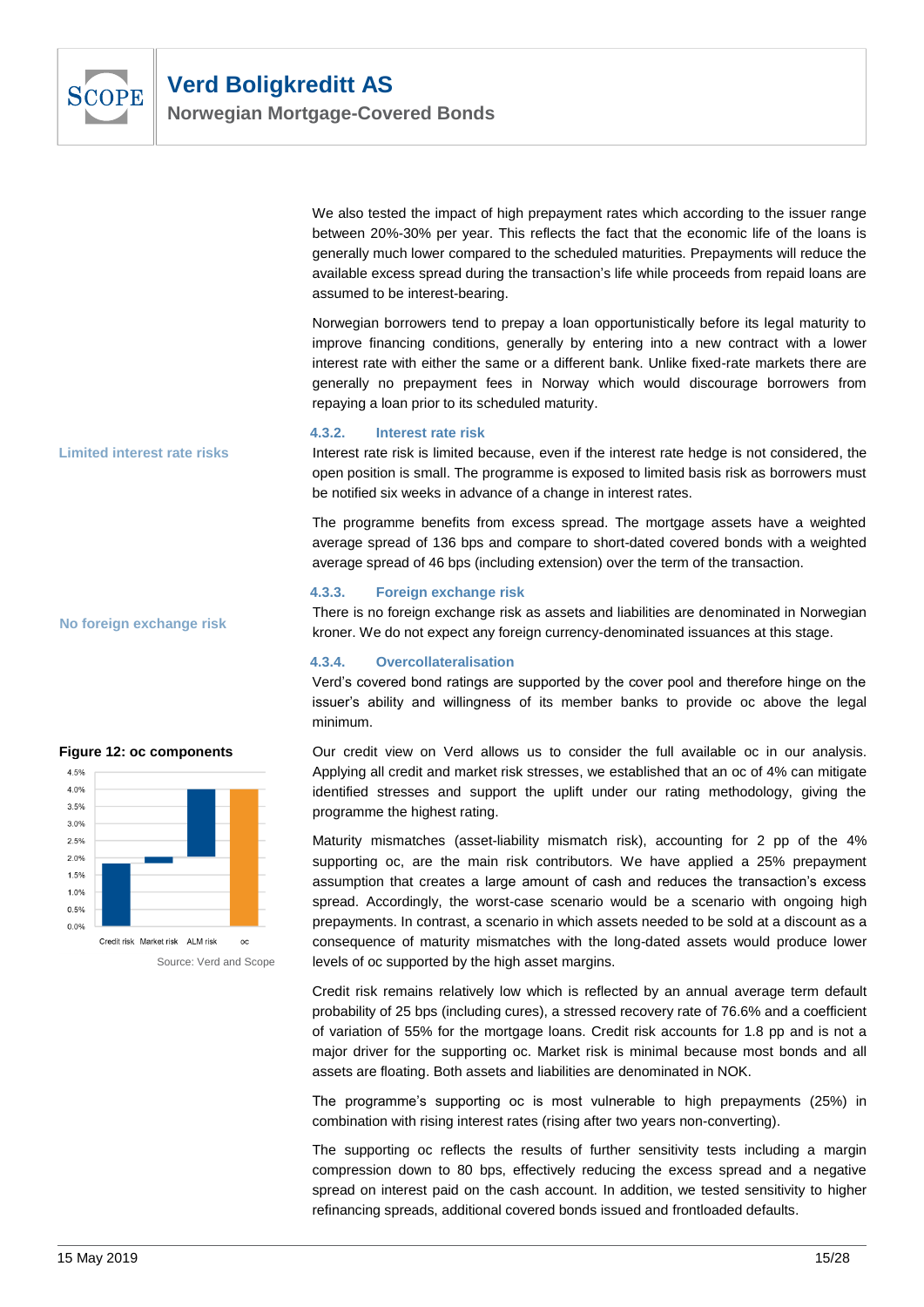<span id="page-15-0"></span>

**Norwegian Mortgage-Covered Bonds**

**No downgrade buffer should the issuer be downgraded**

If our credit view on the issuer was downgraded by one notch, the covered bond rating would be downgraded in tandem because there is currently no buffer from the fundamental uplift. In this case, the oc supporting a AA+ rating is likely to be maintained at the current level, provided the covered bond programme's credit and cash flow profiles remain the same.

We are not aware of plans involving a significant change to the risk profile or available oc that could negatively impact the current rating uplift.

Oc is at 19.5% as of March 2019 and has remained above the level of 4% (the level supporting the rating) since the inception of the programme, supported by the minimum level of 10% and the additional cover assets financed with CT1 and CT2 capital.

The issuer actively manages liquidity by frequently buying back upcoming maturities in order to replace them with new, longer dated maturities. The bonds which are bought back and retained are registered in the cover pool and accordingly become an asset for the benefit of other covered bond investors. As a consequence, we calculated oc based on outstanding issued covered bonds net of retained bonds.

#### **Figure 13: Overcollateralisation levels**



Source: Verd and Scope

#### **4.1. Counterparty risk**

The rated covered bonds have counterparty exposure to the issuer and to the issuer's member banks as loan originator and servicer. Further, there is exposure to Sparebank Vest as bank and deposit account as well as paying agent. In respect to most of Vest's responsibilities there are replacement mechanisms in place that would shield the covered bonds from a credit deterioration of Vest, while no such mechanism is in place for the issuer's member banks. However, we believe the strong alignment of interests between the issuer, its member banks and covered bond holders would prevent any negative impact from such risks before regulatory intervention became necessary. We also take a positive view of the use of direct debit for the collections which ensures payments on accounts and in the name of the issuer from day one.

Verd issues both fixed and floating covered bonds. The latter are swapped into floating coupons until the bonds' maturity but are not taken into account in our analysis. Hence, the swap counterparty and its materiality to the rating is not relevant to the rating of the covered bonds.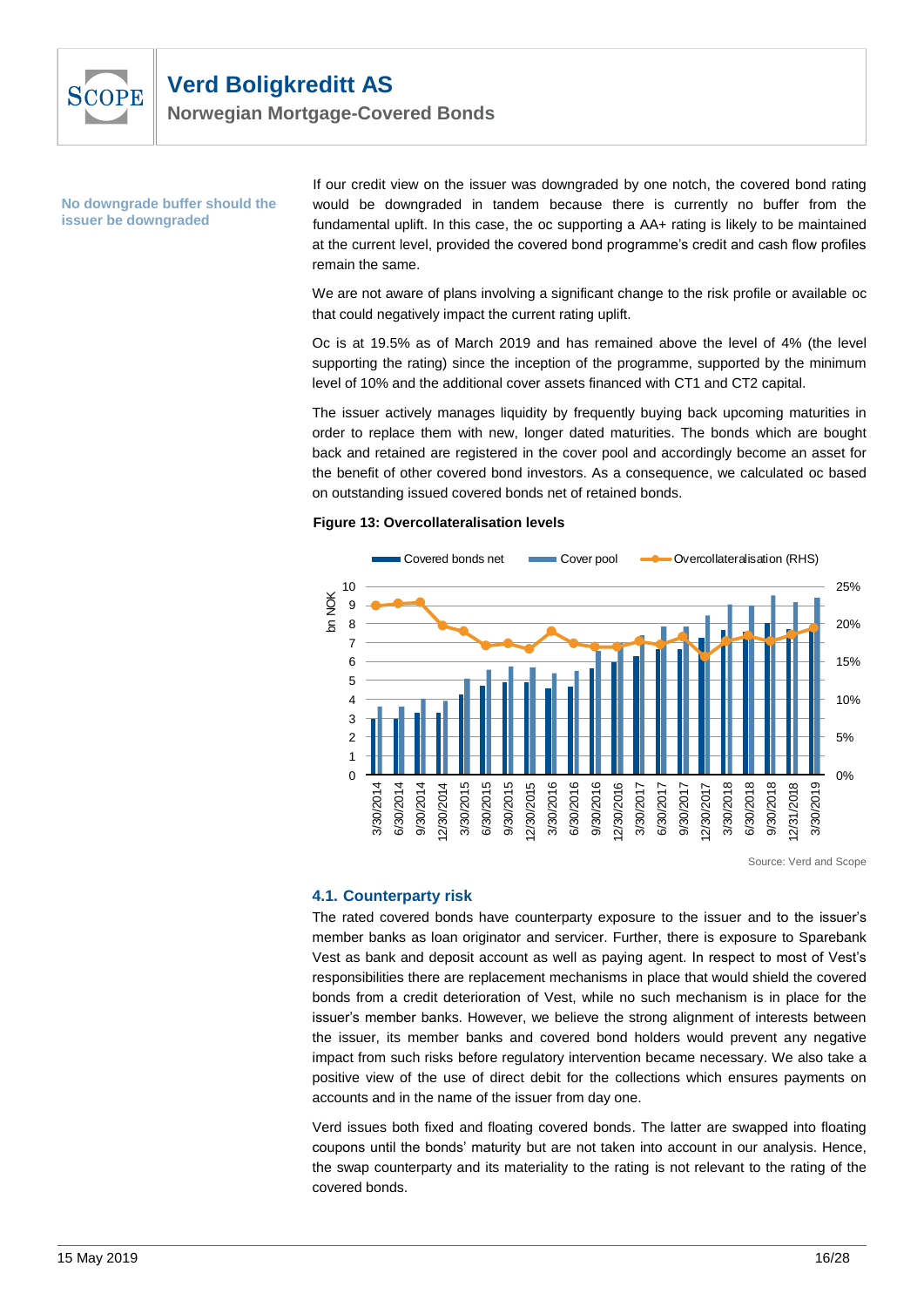

**Norwegian Mortgage-Covered Bonds**

**Negative changes in our assessment of the bank will impact the covered bond ratings**

<span id="page-16-1"></span><span id="page-16-0"></span>**We consider the detailed cover pool and performance data provided by the bank to be good quality**

#### **5. Rating stability**

We checked rating stability based on the current oc, the issuer's credit migration and planned issuances.

#### **5.1. Changes to the issuer assessment**

Verd's AAA covered bond ratings are vulnerable to a downgrade of the issuer because the programme does not benefit from unused notches from either the fundamental or cover pool uplift. Should the issuer be upgraded, Verd's covered bonds would still be rated AAA but would benefit from additional notch(es) of downgrade buffer.

#### **5.2. Changes to overcollateralisation**

A downgrade of the issuer by one notch would lead to a downgrade of the covered bond ratings, accordingly. In this scenario, we would – ceteris paribus – not be likely to change the supporting oc of 4%. Should the issuer be upgraded by one notch and assuming an unchanged risk profile, the oc would likely be reduced by 50 bps.

#### **6. Sovereign risk**

Sovereign risks (particularly macroeconomic risks) do not limit the mortgage-covered bond ratings. We believe the risks of an institutional framework meltdown or legal insecurity problems are currently very remote in Norway (rated AAA, Stable Outlook by Scope<sup>5</sup>).

#### **7. Data adequacy**

We consider the quality of the data provided to be good, considering the cover pool's granularity.

Scope analysts visited Verd and interviewed key personnel of the issuer and selected member banks to gain a deeper understanding of the banks' origination, monitoring and workout processes. We also discussed key trends relevant for the development of the cash flow profile, including issuance plans.

Verd provided both public and confidential information on pool composition, including asset performance data. We reconciled the aggregated cash flow profiles provided by the bank based on detailed asset and liability composition information. This includes detailed loan-level data with the relevant credit characteristics of the mortgage segment.

If detailed information on some credit aspects was unavailable, we benchmarked the bank's information with market data and made conservative assumptions. We have ensured as far as possible that sources were reliable before drawing upon them but did not verify each item of information independently.

### <span id="page-16-2"></span>**8. Monitoring**

We will monitor this transaction using information provided regularly by the issuer. The ratings will be monitored and reviewed at least once a year, or earlier if warranted by events.

### **9. Applied methodology**

<span id="page-16-4"></span>The primary methodology is the [Covered Bond Rating Methodology.](https://scoperatings.com/#methodology/list/1) The secondary methodologies are [General Structured Finance Rating Methodology](https://scoperatings.com/#methodology/list/3) for the application of Scope's idealised expected loss tables and the [Methodology for Counterparty Risk in](https://scoperatings.com/#methodology/list/3)  [Structured Finance.](https://scoperatings.com/#methodology/list/3) For the issuer's credit view we have used the principles of the Bank rating methodology. All rating methodologies are available on our website, www.scoperatings.com

<span id="page-16-3"></span><sup>&</sup>lt;sup>5</sup> The sovereign report on Norway can be found [here.](https://www.scoperatings.com/ScopeRatingsApi/api/downloadanalysis?id=e9d2d089-bf1d-4812-9acf-09f2358a463d)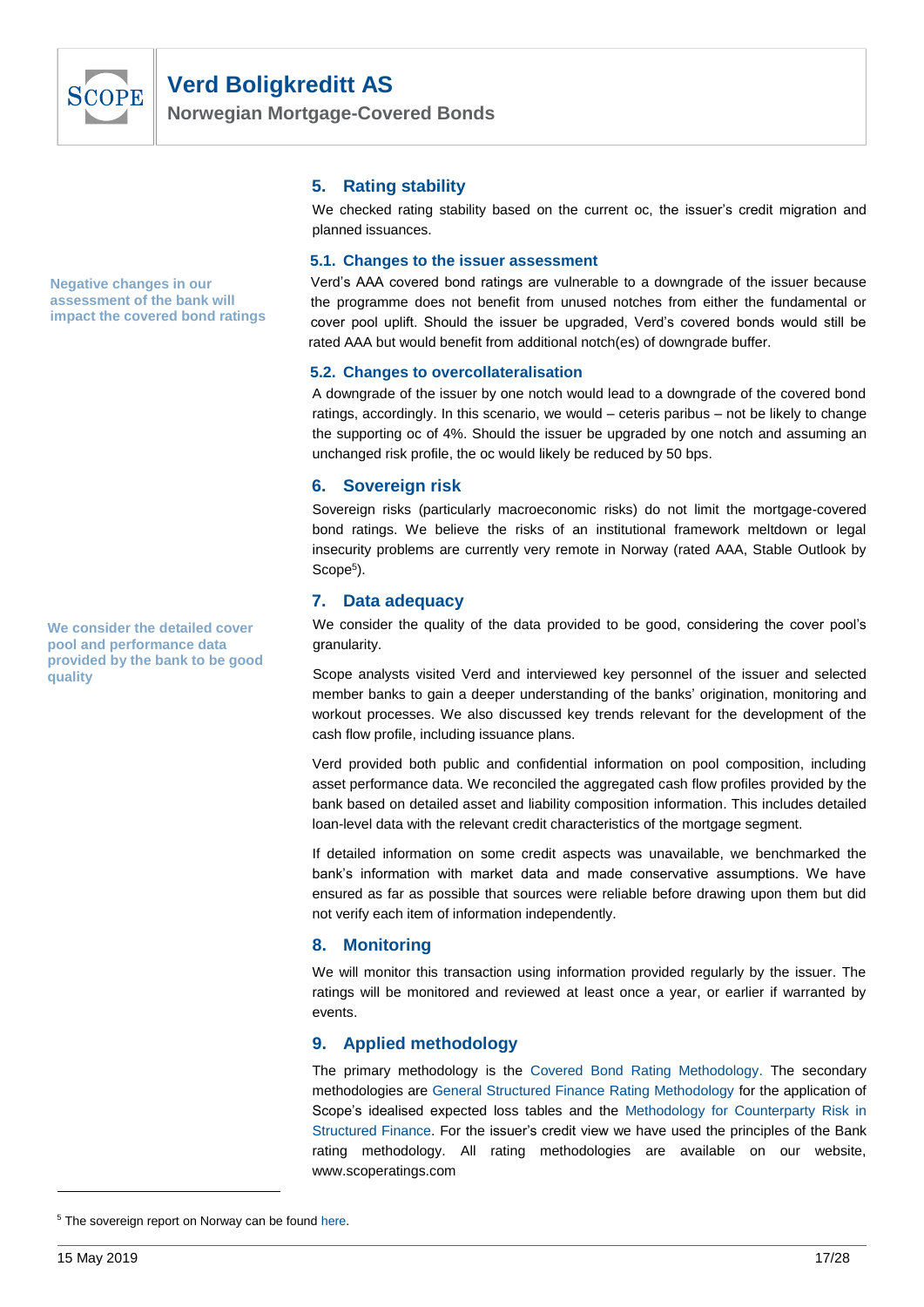

**Norwegian Mortgage-Covered Bonds**

### <span id="page-17-0"></span>**I. Appendix: Quantitative covered bond analysis and key assumptions**

#### **Credit risk analysis**

Verd's mortgage cover pool is granular and allows us to apply an inverse Gaussian distribution in order to assess the likelihood of defaults. To establish lifetime default rate assumptions, we analysed the bank's static performance data (static arrears) and considered the one-year probabilities of default (through the cycle) assigned by the bank to each loan. We further took the final legal maturity of the loans into account, while for flexible loans we assumed that the loan term equals the term of the amortising loans. We also analysed the risk parameters described in the bank's IFRS9 reporting and took some of the parameters into account, which includes cure rates. We compared default rates and coefficients of variation observed for granular pools of mortgage loans in Norway and other jurisdictions including Denmark, Germany and Austria.

We analysed the substitute asset defaults with a non-parametric distribution by performing a Monte Carlo analysis. We assumed a correlation factor of 25% on the covered bonds and 100% on the sovereign/municipal exposure as well as the deposits with Vest. Conservatively, the issuer's credit assessments were used for all exposures to derive a default expectation.

In our loss given default analysis, we assumed that the credit lines for flexible loans are fully drawn and pay interest only until their expected maturity.

We calculated the recovery rate on the mortgages by analysing movements in the collateral's market value<sup>6</sup>. The recovery analysis considers the distance to a long-run or sustainable price for the underlying asset, as well as fire-sale discounts, for instance during a property's foreclosure. We relied on fundamental recovery analysis because the security represents first-lien claims on the underlying real estate properties. Our legal analysis established that the security cannot be challenged from a legal standpoint.

#### **Norwegian (Verd) residential total security value haircuts**

For the analysis of the mortgage collateral, we applied distance-conditional recovery rates as a function of the seven-notch distance between the covered bond rating of AAA and our credit view on the issuer. The stress levels are divided into seven levels because fundamental support provides a four-notch uplift and the cover pool support can provide a maximum additional threenotch uplift – hence seven stress levels, D0 (base case) to D7 (stressed) with D7 stresses anchored at the highest achievable rating of AAA.

We analysed the current Norwegian property market to derive total security value haircut assumptions specific to the three regions which exhibit different trends and risk characteristics: i) Oslo and Akershus; ii) the oil regions (Rogaland, Hordaland, Møre og Romsdal, Aust/Vest Agder and Sogn og Fjordane); and iii) the rest of Norway.

We analysed the house price indices provided by Statistics Norway to derive market value declines. Using the nominal house price index, indices were reduced with region-specific, sustainable deflation factors which range between 2.5% and 3.5%. We then used these to measure current over/undervaluation from the sustainable average in the different regions.

At the stress level, we capture long-term observed volatility levels in addition to current over/undervaluation based on regional indices. We derived a stressed-level of observed volatility ranging from 38% for Oslo and Akershus, 31% for the oil regions to 29% for the rest of Norway. This was based on the average index minus three standard deviations. The three standard deviations are supported by the moderate economic stresses within the 2009-recession compared to some other European countries for which we applied only two standard deviations. From this we calculated market value declines for stressed and base levels as follows:

- Market value decline (stressed) =  $1 (1 -$  stressed volatility adjustments)  $*$  (regional over/undervaluation)
- Market value decline (base) = regional over/undervaluation

l

<sup>&</sup>lt;sup>6</sup> We applied our covered bond analysis framework but also used our General Structured Finance Methodology to establish market value haircuts and rating-distance conditional recovery assumptions.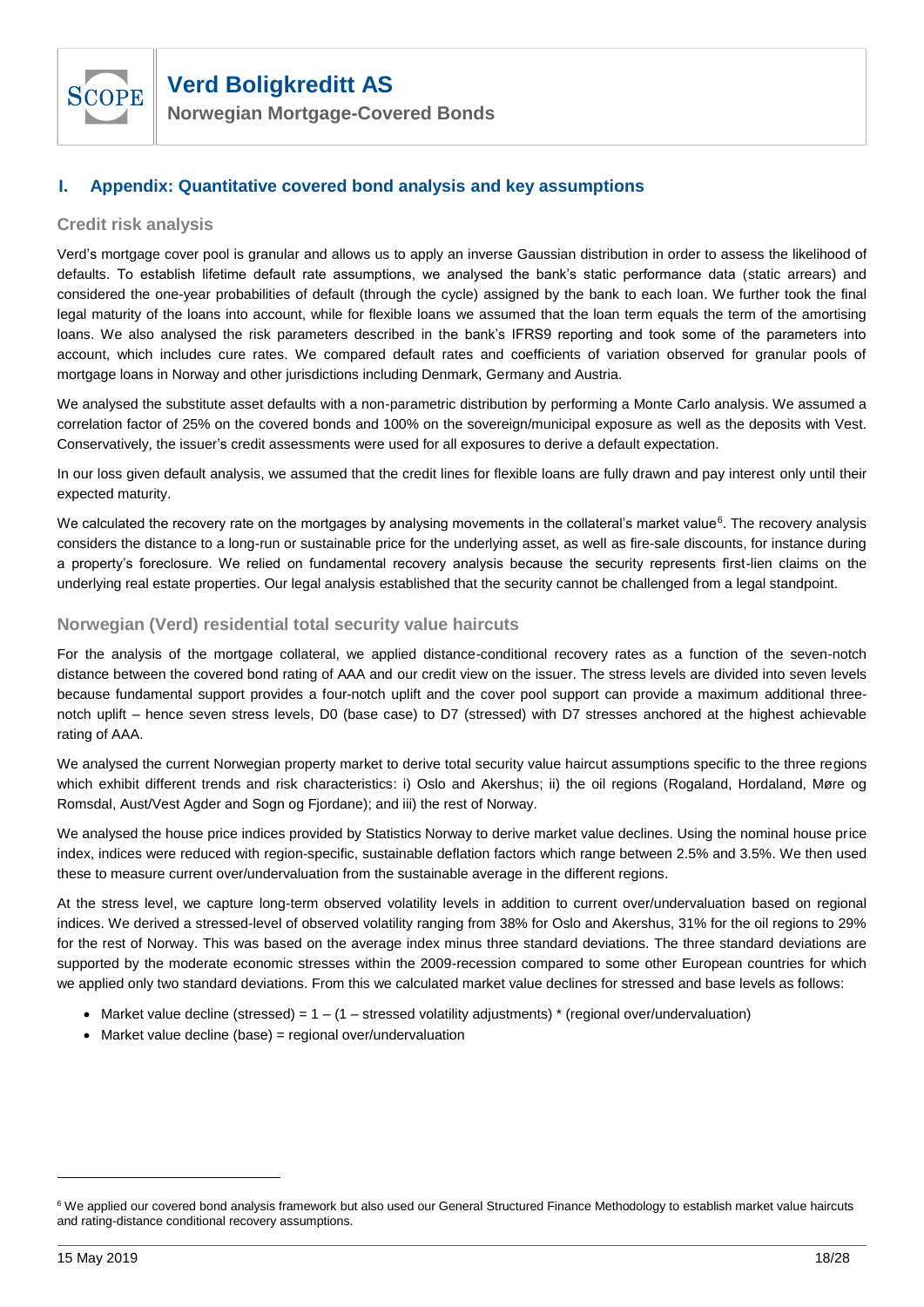

**Norwegian Mortgage-Covered Bonds**

To derive our final total security haircut, fire-sale discount assumptions was derived by taking into consideration market value haircuts reported in the issuer's IFSR9 reporting used to derive its loss given default expectations. From this we derived a flat firesale discount of 30%. Fire-sale discounts reflect our view that the properties are expected to be sold under non-standard market or distressed conditions due to several factors such as asset deterioration or insufficient competition in the auction process. Total security value haircut (SVH) assumptions were derived based on the following equation:

• Total security value haircut =  $1 - (1)$  –market value decline)  $*(1)$  – fire-sale discount)

We derived intermediate rating stresses through a linear interpolation between the base and the stressed scenarios.

| <b>Regions</b>           | <b>Stressed SVH</b> | <b>Base SVH</b> |
|--------------------------|---------------------|-----------------|
| <b>Oslo and Akershus</b> | 62.5%               | 40.0%           |
| Oil regions              | 52.5%               | 30.0%           |
| <b>Rest of Norway</b>    | 55.0%               | 37.5%           |

#### **Table 4: Total security value haircuts for Norway / Verd**

#### **Other parameters**

The highest stress assumptions only apply in the scenarios which, if passed, allow our maximum credit differentiation between the issuer and its covered bonds.<sup>7</sup>

**Liquidity premium.** We applied 150 bps as an additional and most stressful liquidity premium to discount Norwegian residential mortgage loans and 150 bps for the substitute assets (mostly Norwegian covered bonds). The liquidity premium was determined by analysing the historical trading spreads of Norwegian mortgage-covered bonds and by benchmarking against other core covered bond countries' trading spreads.

**Market risk stresses.** In our cash flow analysis, we assumed deterministic interest rate stresses, applying a common framework to establish the stresses. This allowed us to establish stresses that equate to the maximum achievable rating uplift.

**Interest rate analysis.** We tested the rated OMF against several scenarios with rising and falling interest rates. The programme is most sensitive to a scenario in which interest rates rise after two years and plateau at 10%. For further details see our Covered Bond Rating Methodology.

**Recovery timing.** We assumed a recovery lag of 24 months for residential loans originated by the member banks and the substitute assets (mainly covered bonds). Recovery timing for the mortgage loans was based on an analysis of Norwegian enforcement processes and the potentially less fungible mortgage market in the more rural and south-west regions.

**Prepayment rate assumptions.** We tested constant prepayment rate assumptions of 0% and up to 25% for all cover assets. Sensitivities towards 30% were also tested. We assumed that the cash account pays interest equal to the respective reference rate (no spread). This limits the programme's sensitivity to negative carry in a high prepayment scenario which constitutes the worstcase scenario.

**Servicing fee.** We applied country- and asset-type-specific servicing fees to be paid by the cover pool annually. We assumed a servicing fee of 25 bps for the residential mortgage loans, and 10 bps for the substitute assets.

**Default timing.** Different default timings were considered. Back-loaded default scenarios are not as severe for OMF because of their relatively short lives.

 $7$  The maximum credit differentiation between the rating of the issuer and its covered bonds is typically determined by our fundamental assessment of the legal and resolution framework. Our methodology states that the maximum credit differentiation can only be three notches higher than this fundamental uplift. We determined fundamental support of four notches for the issuing bank. According to our methodology, the maximum uplift is seven notches (4+3).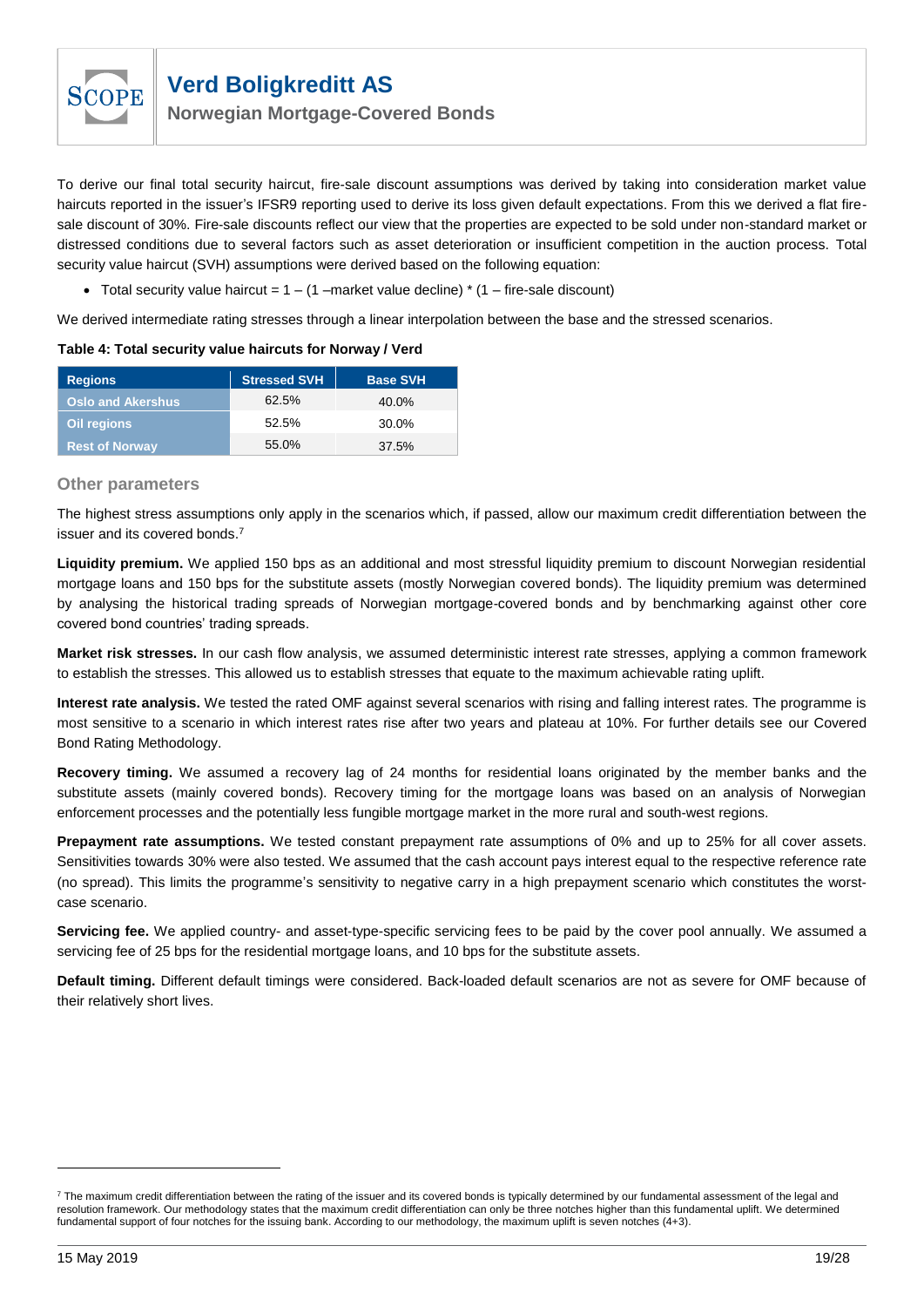

**Norwegian Mortgage-Covered Bonds**

# <span id="page-19-0"></span>**II. Appendix: Summary of covered bond characteristics**

| <b>Reporting date</b>                                                      | 31.03.2019                                                         |
|----------------------------------------------------------------------------|--------------------------------------------------------------------|
| <b>Issuer name</b>                                                         | Verd Boligkreditt AS                                               |
| Country                                                                    | Norway                                                             |
| <b>Covered bond name</b>                                                   | Obligasjoner med fortrinnsrett<br>Norwegian mortgage-covered bonds |
| <b>Covered bond legal framework</b>                                        | Norwegian legal covered bond framework                             |
| <b>Cover pool type</b>                                                     | Residential mortgages loans                                        |
| Issuer rating                                                              | Not disclosed                                                      |
| <b>Covered bond rating</b>                                                 | AAA / Stable                                                       |
| <b>Covered bond maturity type</b>                                          | Soft bullets (one-year extension)                                  |
| <b>Cover pool currency</b>                                                 | NOK (100%)                                                         |
| <b>Covered bonds currency</b>                                              | NOK (100%)                                                         |
| <b>Fundamental cover pool support (notches)</b>                            | 4                                                                  |
| Max. achievable covered bond uplift (notches)                              | $\overline{7}$                                                     |
| <b>Potential covered bond rating buffer</b>                                | 0                                                                  |
| Cover pool assets (NOK m)                                                  | 9,403                                                              |
| Thereof substitute assets (NOK m)                                          | 592                                                                |
| <b>Covered bonds (NOK m)</b>                                               | 7,866                                                              |
| Current overcollateralisation/ legal minimum overcollateralisation         | 19.5% / 2.0%                                                       |
| Overcollateralisation to support current uplift                            | 4.0%                                                               |
| Overcollateralisation to support rating upon a one-notch issuer downgrade  | Downgrade to AA+                                                   |
| Weighted average seasoning of mortgage loans (years)                       | 4.1                                                                |
| Duration/weighted average maturity of assets (years)                       | 11.0 / 11.9                                                        |
| Duration/weighted average maturity of liabilities (years) <sup>1</sup>     | 4.0 / 4.0                                                          |
| Duration gap/weighted average maturity gap (years)                         | 7.0 / 7.9                                                          |
| Number of obligors <sup>3</sup>                                            | 5,718                                                              |
| Average loan size (NOK '000s)                                              | 1,518.0                                                            |
| <b>Top 10 exposures</b>                                                    | 0.7%                                                               |
| <b>Top 20 exposures</b>                                                    | 1.2%                                                               |
| Interest rate type - cover pool                                            | 100% floating                                                      |
| Interest rate type - covered bonds                                         | 100% floating                                                      |
| Weighted average loan-to-value                                             | 53.1%                                                              |
| <b>Geographic split (top 3)</b>                                            | Rogaland (41%); Vest Agder (28%); Hordaland (10%)                  |
| <b>Default measure</b>                                                     | <b>Inverse Gaussian</b>                                            |
| Cumulative weighted average default rate (mortgage loans) / annualised     | 10.5% / 0.55%                                                      |
| Coefficient of variation (mortgage loans)                                  | 55%                                                                |
| Weighted average recovery assumption (D0/D7) <sup>2</sup> (mortgage loans) | 97.3% / 76.6%                                                      |
| Current share of loans > 3 month in arrears                                | 0%                                                                 |
| Interest rate stresses (min./max.; currency-dependent)                     | $-1\%$ / 20%; no                                                   |
| Foreign exchange stresses (min./max.; currency-dependent)                  | n/a                                                                |
| D7 liquidity premium <sup>2</sup> (mortgage loans/substitute assets)       | 150 bps / 150 bps                                                  |
| Servicing fee (mortgage loans/substitute assets)                           | 25 bps / 10 bps                                                    |

<sup>1</sup> Including the 12-month extension<br><sup>2</sup> D0 and D7 denote the stresses commensurate with the rating distance between our credit view on the issuer and the covered bond ratings

<sup>3</sup> Multiple borrowers with reference to the same loan/property were grouped as one borrower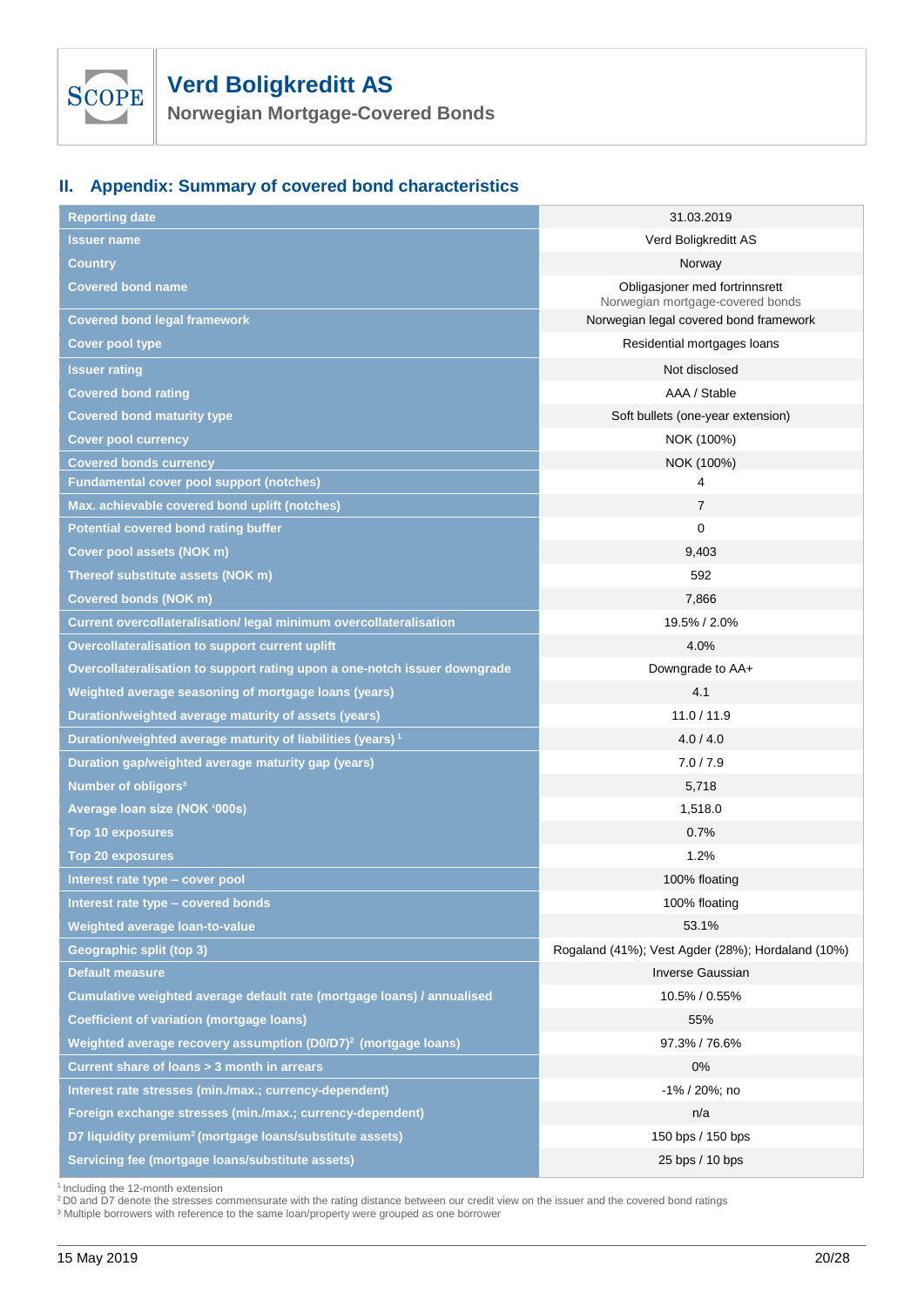

**Norwegian Mortgage-Covered Bonds**

### <span id="page-20-0"></span>**III. Appendix: Verd Boligkreditt Credit Considerations**

#### **Credit drivers (summary)**

**The drivers, in decreasing order of importance in the credit assessment, are:**

- As dictated by its legislative status and strategic purpose, Verd pursues a restricted and low risk business. Verd issues covered bonds whose proceeds are used to selectively purchase residential mortgage assets from its owner banks, thereby financing the latter's lending business.
- The investment-grade credit profiles of the owner banks form the basis for our credit view on the Verd. The owner banks are well established in their local markets and maintain reassuring prudential metrics. The focus on retail customers and mortgage lending underpin strong levels of capitalisation and good asset quality. However, the banks operate in southern and western Norway which are regions more exposed to the cyclical oil and gas industry.
- The 10-plus year relationship between Verd and its owner banks has been highly cooperative and successful. This has ensured that Verd suffers no credit losses and maintains a sound financial profile. The alliance and the various support mechanisms, however, have yet to be tested under more difficult conditions.

### **Credit change drivers**

**Further clarity and documentation of the owner banks' duties and obligations to support the credit fundamentals of Verd in situations of need.** We note that the relationship between Verd and its owner banks is based on a high degree of mutual understanding and cohesion. More explicit details regarding support mechanisms (e.g. liquidity support) would be viewed positively.

**Change in composition of owner banks.** As it is an open platform, other savings banks could join Verd and further diversify the mortgage assets available for transfer. For example, one of the current owners, Voss Sparebank, joined in 2017. On the other hand, the geographic diversification of mortgage assets could suffer if the composition of the owner banks changed.

**Material deterioration in the credit fundamentals of owner banks.** This could impact the quality of the assets available for transfer as well as the banks' ability to meet obligations under the servicing and shareholder agreements.

### **Credit view drivers (details)**

**As dictated by its legislative status and strategic purpose, Verd pursues a restricted and low risk business. Verd issues covered bonds whose proceeds are used to selectively purchase residential mortgage assets from its owner banks, thereby financing the latter's lending business.**

Established in 2009, nine independent savings banks own and use Verd for their funding needs. Verd aims to support the lending growth of its owners in a cost-efficient and prudent manner. About 25% of the banks' mortgages are transferred to Verd, which is a low level compared to other covered bond issuers in Norway.

All the mortgages which may be purchased by Verd are originated by the banks. The banks use a common credit underwriting system from Evry AS, the largest provider of IT services to the Norwegian financial industry. The focus is on debt servicing capability, with the banks having good access to information about potential clients (e.g. tax records, individual register) as well properties (e.g. central land register, market prices).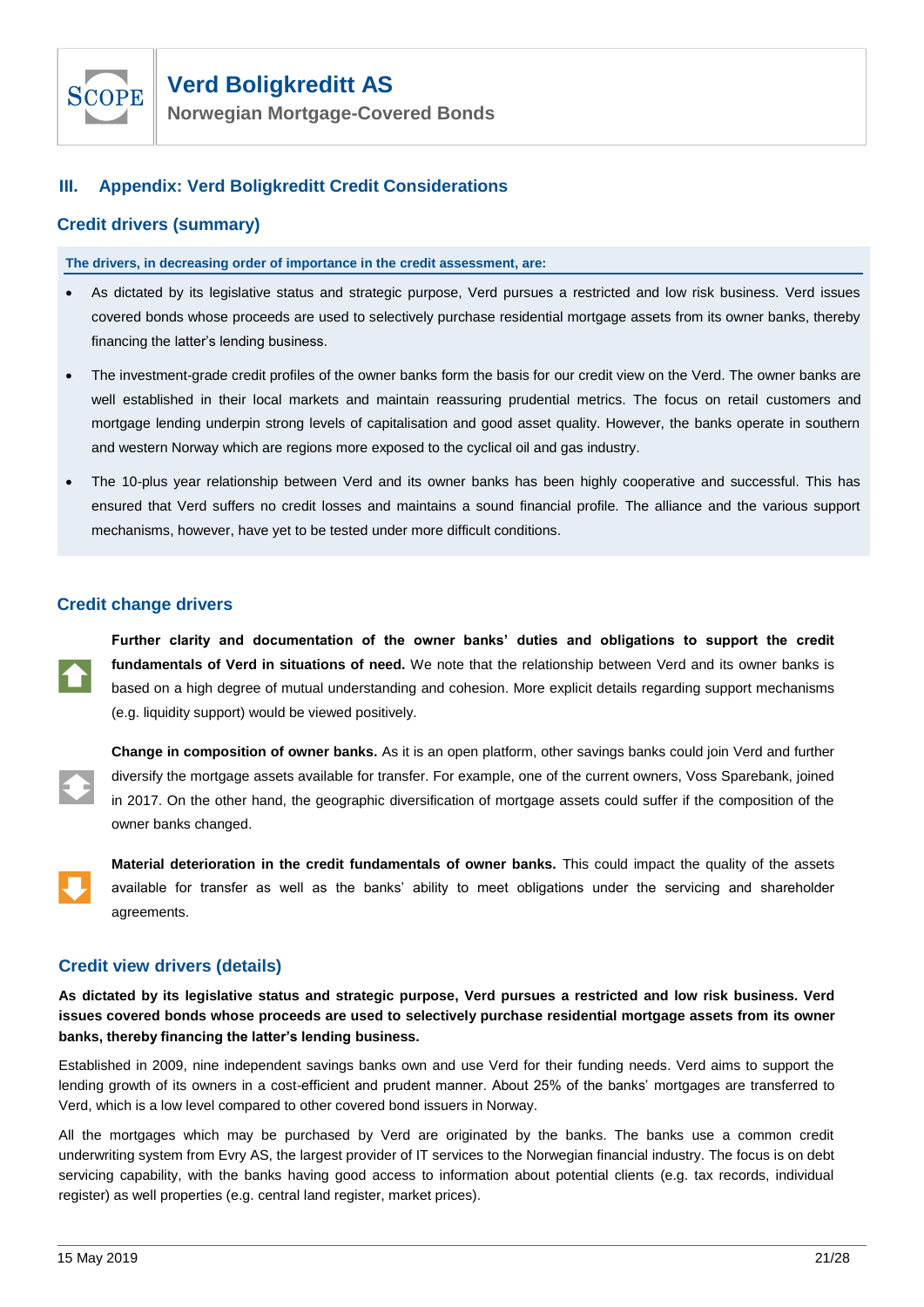

**Norwegian Mortgage-Covered Bonds**

In addition, mortgage regulations have been in place for several years to manage the development of household debt. These include a maximum 85% LTV, a stress test on ability to repay assuming a 5% increase in mortgage rates and a maximum debt-to-income requirement of five times gross annual income.

Verd purchases only mortgages which meet its criteria. These include the following:

- Customer types: employed or self-employed, resident in Norway, Norwegian citizens
- Credit criteria: not in arrears, not delinquent (> 14 days or loss write-down)
- Collateral: max LTV of 75%, first lien only, recent valuations, documented quarterly valuation from independent  $3<sup>rd</sup>$  party
- Property types: primary residences only, no cooperative housing loans

Verd relies on the parent banks to service the loans which have been sold. For example, payment reminders and communications with customers is handled by the parent banks.

Under the Norwegian Act on Financial Institutions which entered into force 1 January 2016, covered bond companies cannot be declared bankrupt and are placed under public administration if they face solvency or liquidity problems.

**The investment-grade credit profiles of the owner banks form the basis of our credit view on the Verd. The owner banks are well established in their local markets and maintain reassuring prudential metrics. The focus on retail customers and mortgage lending underpin strong levels of capitalisation and good asset quality. However, the banks operate in southern and western Norway which are regions more exposed to the cyclical oil and gas industry.**

Norway's banking system is characterised by around 100 savings banks, with most of them having less than NOK 10bn in assets. Due to their size, the owner banks find it beneficial to issue covered bonds collectively through Verd. At the same time, we note that each bank issues senior unsecured debt in its own name, with some also issuing subordinated debt and capital instruments.

The savings bank business model is characterised by a focus on lending to retail customers and mortgages. The banks have good knowledge of their customers and generally do not lend to customers outside of their respective market area. They may lend to an existing retail client buying a property outside their home market.

All the Verd banks are part of the DSS cooperation which brings economies of scale in important areas such as IT, digital channel strategies and administration. DSS has an agreement until end-2020 with Evry AS. As well, the joint ownership in various product companies enables the banks to offer a full range of products and services to their clients. Sparebanken Vest typically holds the largest stake in these product companies.

#### **Table 5: Selected characteristics of Verd banks**

|                                        | Year<br>established | <b>Stake in Verd</b><br><b>YE 2018</b> | <b>Assets</b><br>(NOK bn)<br><b>YE 2018</b> | % retail<br>lending<br><b>YE 2018</b> | <b>Main market region</b> |
|----------------------------------------|---------------------|----------------------------------------|---------------------------------------------|---------------------------------------|---------------------------|
| <b>Skudenes &amp; Aakra Sparebank</b>  | 1876                | 19.7%                                  | 9.0                                         | 82%                                   | Rogaland                  |
| <b>Haugesund Sparebank</b>             | 1928                | 19.5%                                  | 11.1                                        | 66%                                   | Rogaland                  |
| Spareskillingsbanken                   | 1877                | 18.2%                                  | 9.2                                         | 84%                                   | Agder                     |
| <b>Flekkefjord Sparebank</b>           | 1837                | 10.8%                                  | 6.8                                         | 79%                                   | Agder                     |
| <b>Etne Sparebank</b>                  | 1860                | 7.8%                                   | 2.0                                         | 76%                                   | Hordaland                 |
| <b>Sogne &amp; Greipstad Sparebank</b> | 1863                | 7.7%                                   | 4.3                                         | 73%                                   | Agder                     |
| <b>Luster Sparebank</b>                | 1848                | $7.1\%$                                | 3.7                                         | 73%                                   | Sogn og Fjordane          |
| <b>Lillesands Sparebank</b>            | 1852                | 6.8%                                   | 3.4                                         | 73%                                   | Agder                     |
| <b>Voss Sparebank</b>                  | 1843                | 2.4%                                   | 4.5                                         | 73%                                   | Hordaland                 |

Note: Asset figures exclude loans transferred to Verd. Source: Banks, Scope Ratings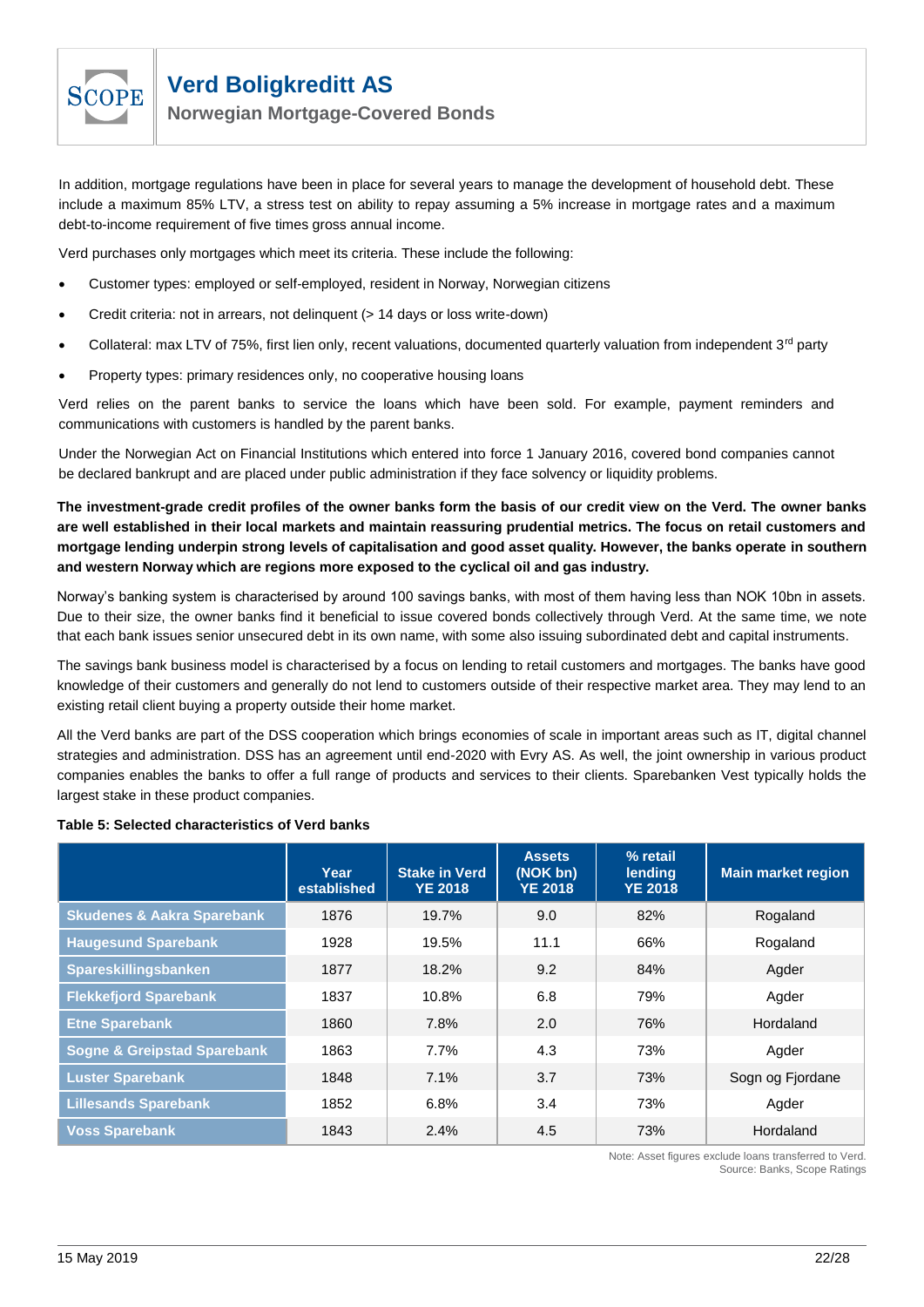

**Norwegian Mortgage-Covered Bonds**

The Verd banks are situated in southern and western Norway, regions which are important for the oil and gas industry – in particular, Rogaland, Hordaland and Vest-Agder. The regions are also home to diversified, export-oriented businesses and sectors such as fisheries, ship building, hydro power and tourism.

Meanwhile, these regions have not experienced the same degree of price appreciation in home prices as seen in Oslo. Unemployment in these regions is now also in line with the national level  $(3.8\%)$ .<sup>8</sup>

The Norwegian economy continues to recover from the impact of the 2014-2016 decline in oil prices. After falling for several years, petroleum investment increased by 3% in 2018 and is expected to increase by 12.5% in 2019 and 1% in 2020. Investments are then expected to decline as development projects are completed.<sup>9</sup>

Since last year, the policy rate has been raised twice and now stands at 1%. The latest monetary policy report (1Q 2019) foresees the policy rate increasing further this year and eventually reaching 1.75% at the end of 2022.



#### **Figure 14: Unemployment rates by region (%) Table 6: House price developments by region**

| <b>Region</b>    | Avg price<br>(NOK <sub>m</sub> ) | Avg sqm price<br>(NOK 000) | <b>Price change</b><br>last 10 years |
|------------------|----------------------------------|----------------------------|--------------------------------------|
| Oslo             | 5.0                              | 72.3                       | 111%                                 |
| Bergen           | 3.5                              | 42.8                       | 66%                                  |
| <b>Stavanger</b> | 3.7                              | 34.8                       | 34%                                  |
| Kristiansand     | 3.0                              | 29.5                       | 28%                                  |
| <b>Norway</b>    | 3.7                              | 42.4                       | 77%                                  |

Notes: Bergen is the major city in Hordaland, Stavanger is the major city in Rogaland, and Kristiansand is the major city in Agder.

Source: Statistics Norway Source: Eiendomsverdi, March 2019

Due to their focus on retail clients, the Verd banks have less exposure to commercial customers, although the proportion varies by bank. Commercial clients are often in the following sectors: real estate, industrials, construction, transport and primary industries (including agriculture and fishing). Normally, the banks do not provide loans on a joint basis which limits the size of the commercial customers they can serve.

The Verd banks are solidly capitalised, driven in part by regulatory requirements. Banks of all sizes in Norway are subject to a minimum CET1 requirement of 12.5.% - comprised of the minimum Pillar 1 requirement of 4.5%, the 2.5% capital conservation buffer, a 3% systemic risk buffer and a 2.5% counter-cyclical buffer.<sup>10</sup> In addition, the Verd banks have Pillar 2 requirements ranging from 2.3% to 3.3%<sup>11</sup> which must also be met with CET1 capital.

From January 2017, the banks have been required to consolidate their ownership stakes in Verd and other product companies. Consequently, there was a small decline in the overall capital levels of the banks from 2016 to 2017. The average CET1 capital ratio of the banks declined to 19.9% from 21.3%. Meanwhile, the banks continue to maintain comfortable buffers above requirements. We also note that the banks use the standardised approach for credit risk exposures.

For information on how key financial metrics of the owner banks compare to other Norwegian banks and international peers, please see [Appendix: Peer comparison.](#page-24-0)

**The 10-plus year relationship between Verd and its owner banks has been highly cooperative and successful. This has ensured that Verd suffers no credit losses and maintains solid prudential metrics. However, the alliance and the various support mechanisms have yet to be tested under more difficult conditions.**

As planned, Sparebanken Vest fully divested its ownership stake in Verd in 2018. Meanwhile, Sparebanken Vest Boligkreditt (Sparebanken Vest's fully owned covered bond company) continues to manage Verd on behalf of the banks. After leaving the Sparebank 1 alliance in 2003, Sparebanken Vest has strategically formed several new financial services and products companies.

l

<sup>8</sup> Statistics Norway, data for Feb 2019

<sup>&</sup>lt;sup>9</sup> Monetary Policy Report, 1Q 2019

<sup>&</sup>lt;sup>10</sup> Current countercyclical buffer rate is 2% but is increasing to 2.5% at end-2019.

<sup>&</sup>lt;sup>11</sup> Three of the Verd banks have not yet been given Pillar 2 requirements by the Norwegian FSA.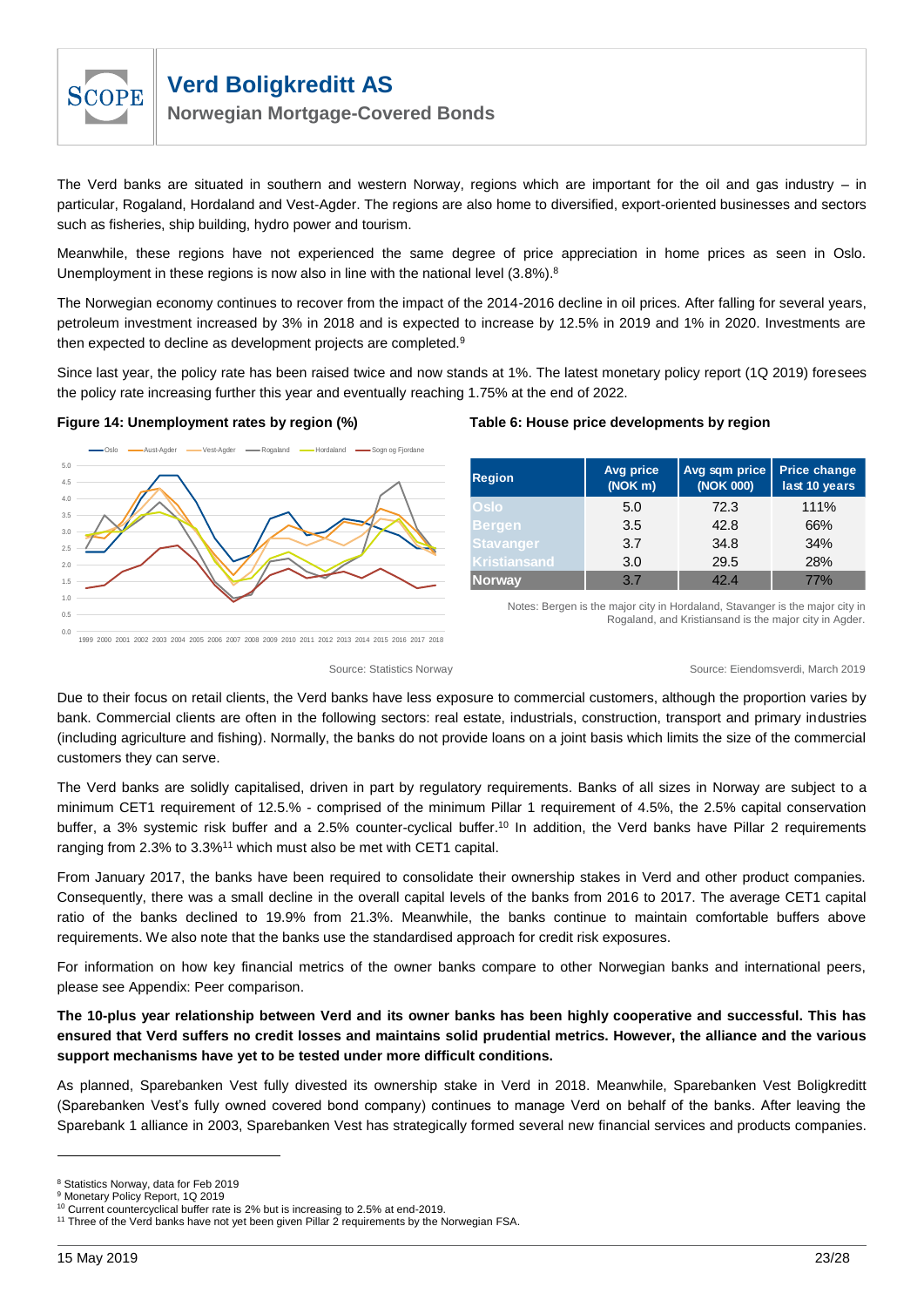

**Norwegian Mortgage-Covered Bonds**

Verd was established in 2009 and became fully operational in 2010. As of year-end 2018, Sparebanken Vest is one of the largest savings banks in Norway with NOK 189bn in assets.

Under the shareholder agreements, each bank is obliged to contribute capital according to its shareholding to maintain Verd's CET1 capital at a minimum level (equal to regulatory minimum plus management buffer). The owner banks' shareholding in Verd is determined annually, based on the amount of mortgage loans transferred. Except for some rebalancing due to Sparebanken Vest's divestiture, the ownership stakes have been relatively stable.

Under the servicing agreements, the banks have a strong incentive to take back loans which are at risk of being non-performing as their commission will be reduced if there is a customer default. To date, the owner banks have bought back at-risk loans. Consequently, Verd has not experienced any losses on its loan portfolio. Loans which no longer meet the criteria are repurchased by the bank or are replaced by a qualifying loan. If a bank for some reason suddenly cannot service the transferred loans, Verd believes that it would be relatively easy to transfer this responsibility to another bank – as many banks use systems from Evry AS.

If a bank is not fulfilling its obligations under the shareholder or servicing agreements, Verd may terminate the relationship with six months notice or with 30 days notice in the case of a serious breach.

The banks or Verd may terminate the relationship with 12 months notice. If this happens, the bank's transferred loans will be returned in a manner not to inconvenience customers and not to disrupt outstanding covered bonds backed by these loans.

Verd is subject to the same regulations as banks. For example, by end-2019, Verd must meet a minimum CET1 requirement of 12.5% and a Pillar 2 requirement of 0.9%. As well, Verd has decided to maintain a management buffer of 0.3%.



#### **Figure 15: CET1 capital vs requirements Figure 16: Debt distribution profile**



Source: Company data, Scope Ratings Source: Company data, Scope Ratings Source: Company data, Scope Ratings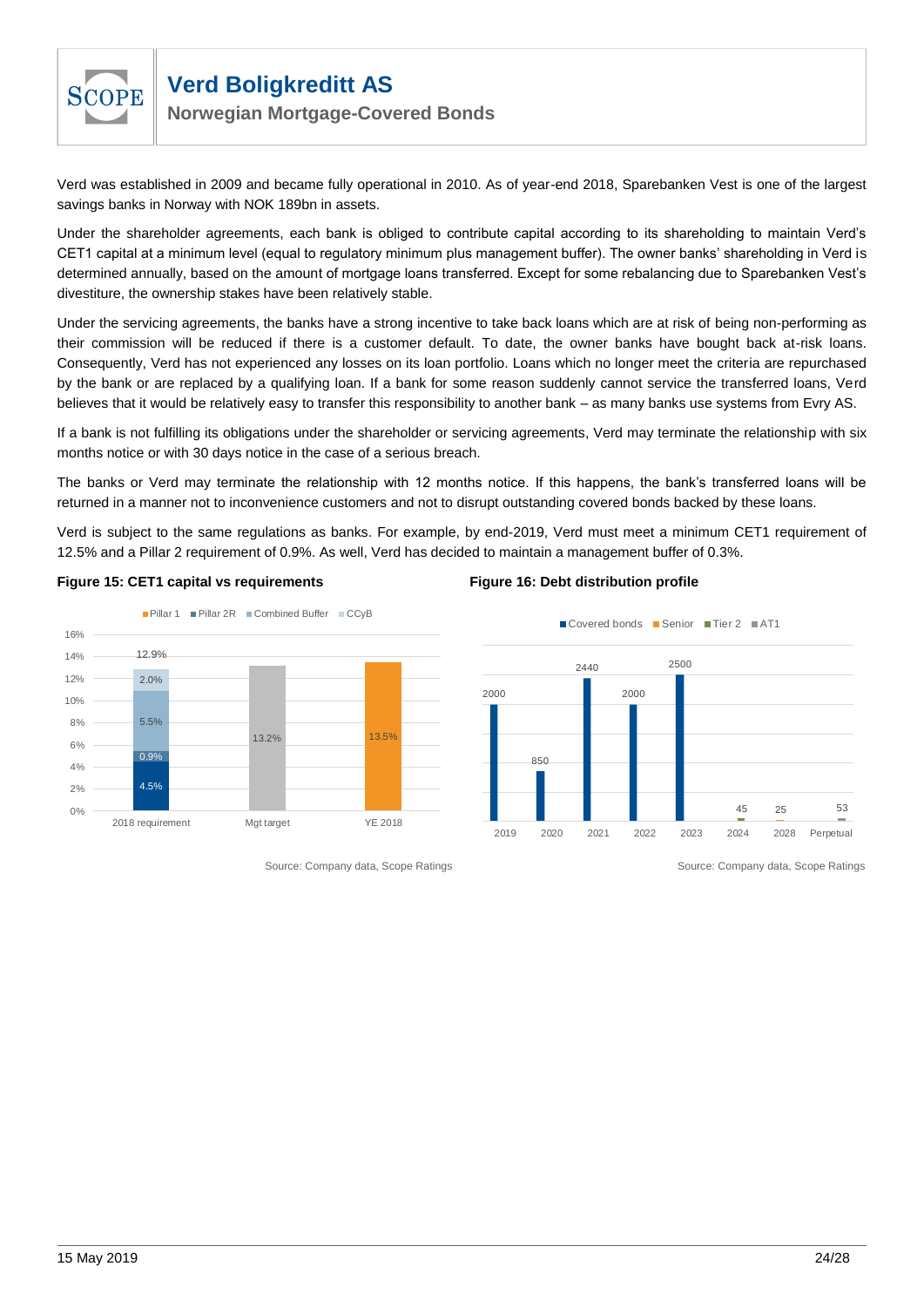

**Norwegian Mortgage-Covered Bonds**

### <span id="page-24-0"></span>**IV. Appendix: Peer comparison**







#### **Costs % Income (%) Net interest income % Operating income**





#### **NPLs** % Net loans **Amortised loans** % Deposits



National peers: Verd banks, DNB, Sparebank 1 SR-Bank, Sparebank 1 SMN, Sparebanken Vest, Landkreditt Bank, Sandes Sparebank, Totens Sparebank International peers: Verd banks, Hypo-Bank Burgenland, Bausparkasse Wustenrot, Banca Popolare di Sondrio, Credito Emiliano, Kutxabank, Unicaja, Coventry Building Society

Notes: Figures for the Verd banks are weighted averages based on each bank's ownership interest in Verd.

Source: SNL, Scope Ratings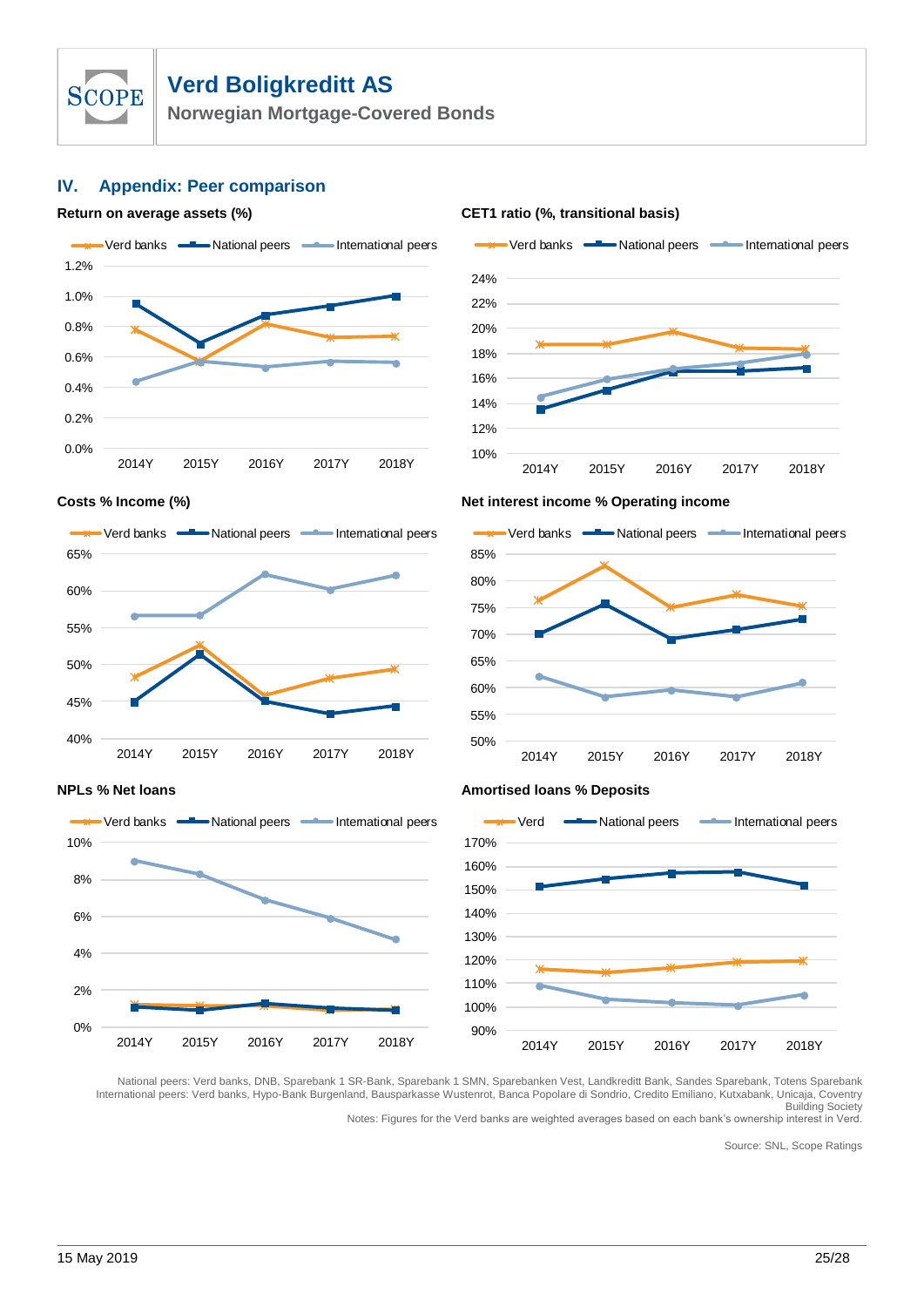

**Norwegian Mortgage-Covered Bonds**

# <span id="page-25-0"></span>**V. Appendix: Selected Financial Information – Verd Boligkreditt AS**

|                                               | 2014Y          | 2015Y          | 2016Y          | <b>2017Y</b>   | 2018Y          |  |  |  |  |
|-----------------------------------------------|----------------|----------------|----------------|----------------|----------------|--|--|--|--|
| Balance sheet summary (NOK m)                 |                |                |                |                |                |  |  |  |  |
| <b>Assets</b>                                 |                |                |                |                |                |  |  |  |  |
| Cash and interbank assets                     | 146            | $\overline{7}$ | 125            | 109            | 163            |  |  |  |  |
| <b>Total securities</b>                       | 797            | 346            | 398            | 387            | 282            |  |  |  |  |
| of which, derivatives                         | 48             | 43             | 26             | 13             | 3              |  |  |  |  |
| Net loans to customers                        | 4,881          | 5,218          | 6,928          | 7,982          | 8,772          |  |  |  |  |
| Other assets                                  | 0              | $\mathbf{1}$   | 0              | $\mathbf 0$    | 0              |  |  |  |  |
| <b>Total assets</b>                           | 5,824          | 5,572          | 7,451          | 8,478          | 9,216          |  |  |  |  |
| Liabilities                                   |                |                |                |                |                |  |  |  |  |
| Interbank liabilities                         | 491            | 466            | 695            | 656            | 838            |  |  |  |  |
| Senior debt                                   | 4,974          | 4,764          | 6,316          | 7,317          | 7,764          |  |  |  |  |
| Derivatives                                   | $\mathbf 0$    | 0              | $\overline{2}$ | $\mathbf 0$    | 2              |  |  |  |  |
| Deposits from customers                       | 0              | 0              | 0              | $\mathbf 0$    | 0              |  |  |  |  |
| Subordinated debt                             | 80             | 45             | 45             | 45             | 70             |  |  |  |  |
| Other liabilities                             | <b>NA</b>      | NA             | <b>NA</b>      | NA             | NA             |  |  |  |  |
| <b>Total liabilities</b>                      | 5,571          | 5,293          | 7,070          | 8,039          | 8,693          |  |  |  |  |
| Ordinary equity                               | 254            | 244            | 346            | 404            | 470            |  |  |  |  |
| Equity hybrids                                | $\mathbf 0$    | 35             | 35             | 35             | 53             |  |  |  |  |
| Minority interests                            | $\mathbf 0$    | 0              | 0              | $\mathbf 0$    | 0              |  |  |  |  |
| <b>Total liabilities and equity</b>           | 5,824          | 5,572          | 7,451          | 8,478          | 9,216          |  |  |  |  |
| Core tier 1/Common equity tier 1 capital      | 226            | 226            | 326            | 375            | 445            |  |  |  |  |
| Income statement summary (NOK m)              |                |                |                |                |                |  |  |  |  |
| Net interest income                           | 82             | 68             | 56             | 80             | 91             |  |  |  |  |
| Net fee & commission income                   | $-35$          | $-30$          | $-23$          | $-34$          | -39            |  |  |  |  |
| Net trading income                            | $-2$           | -8             | $\overline{2}$ | -1             | $-11$          |  |  |  |  |
| Other income                                  | 0              | 0              | 0              | $\mathbf 0$    | 0              |  |  |  |  |
| Operating income                              | 45             | 30             | 35             | 45             | 41             |  |  |  |  |
| Operating expense                             | $\overline{7}$ | 5              | $\overline{7}$ | $\overline{7}$ | $\overline{7}$ |  |  |  |  |
| Pre-provision income                          | 38             | 25             | 28             | 39             | 34             |  |  |  |  |
| Credit and other financial impairments        | 0              | 0              | $\mathbf 0$    | 0              | 0              |  |  |  |  |
| Other impairments                             | 0              | 0              | 0              | $\mathbf 0$    | 0              |  |  |  |  |
| Non-recurring items                           | <b>NA</b>      | <b>NA</b>      | <b>NA</b>      | <b>NA</b>      | <b>NA</b>      |  |  |  |  |
| Pre-tax profit                                | 38             | 25             | 28             | 39             | 34             |  |  |  |  |
| Discontinued operations                       | $\mathbf 0$    | 0              | 0              | 0              | $\mathbf{0}$   |  |  |  |  |
| Other after-tax Items                         | 0              | 0              | 0              | $\mathbf 0$    | 0              |  |  |  |  |
| Income tax expense                            | 10             | $\overline{7}$ | $\overline{7}$ | 9              | 8              |  |  |  |  |
| Net profit attributable to minority interests | 0              | 0              | $\mathbf 0$    | 0              | 0              |  |  |  |  |
| Net profit attributable to parent             | 28             | 18             | 21             | 29             | 26             |  |  |  |  |

Source: SNL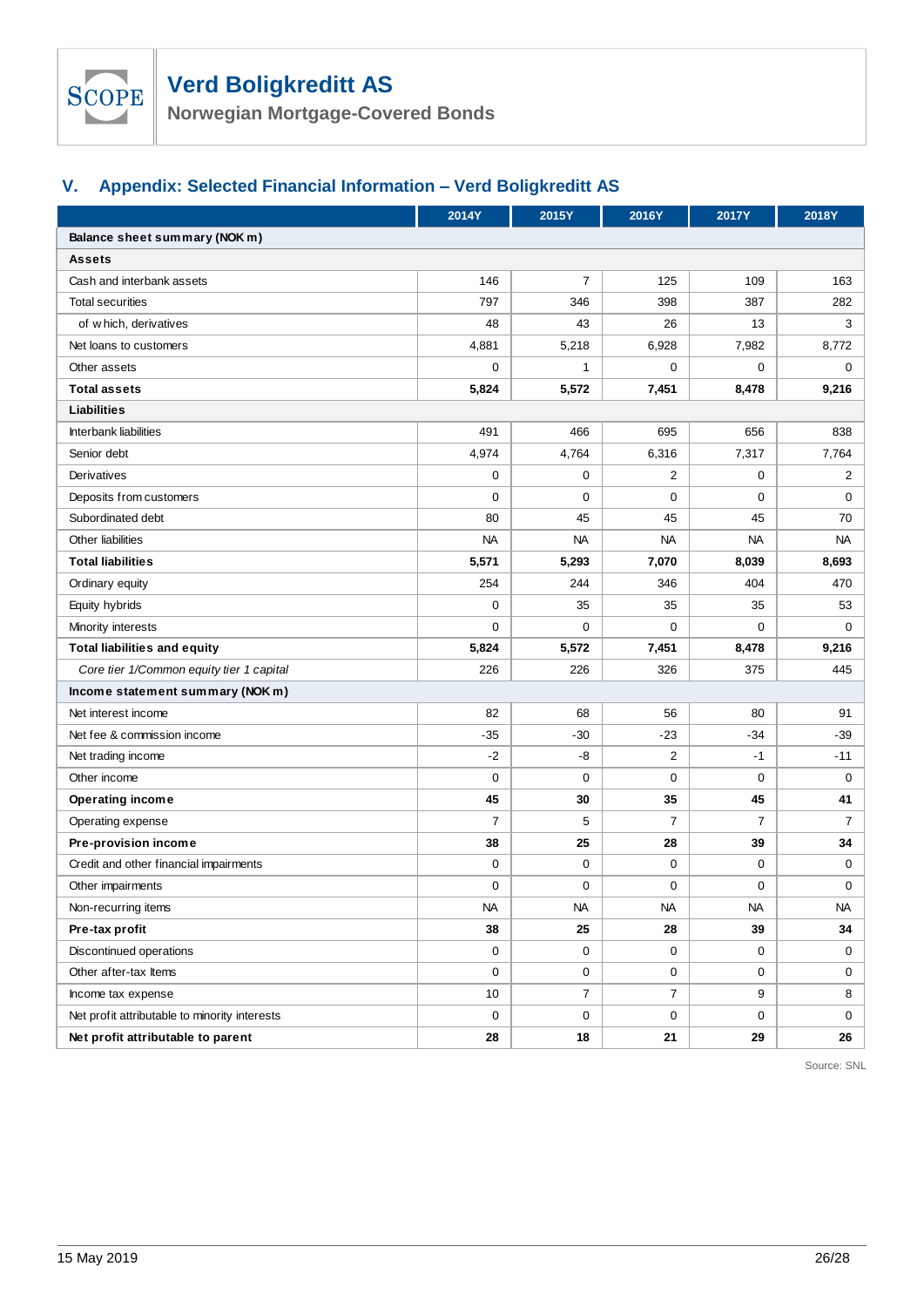# SCOPE

# **Verd Boligkreditt AS**

**Norwegian Mortgage-Covered Bonds**

|                                                           | <b>2014Y</b> | 2015Y     | 2016Y     | <b>2017Y</b> | 2018Y     |  |  |  |  |
|-----------------------------------------------------------|--------------|-----------|-----------|--------------|-----------|--|--|--|--|
| <b>Funding and liquidity</b>                              |              |           |           |              |           |  |  |  |  |
| Net loans/deposits (%)                                    | <b>NA</b>    | <b>NA</b> | <b>NA</b> | <b>NA</b>    | <b>NA</b> |  |  |  |  |
| Liquidity coverage ratio (%)                              | <b>NA</b>    | <b>NA</b> | <b>NA</b> | <b>NA</b>    | <b>NA</b> |  |  |  |  |
| Net stable funding ratio (%)                              | <b>NA</b>    | <b>NA</b> | <b>NA</b> | <b>NA</b>    | <b>NA</b> |  |  |  |  |
| Asset mix, quality and growth                             |              |           |           |              |           |  |  |  |  |
| Net loans/assets (%)                                      | 83.8%        | 93.6%     | 93.0%     | 94.2%        | 95.2%     |  |  |  |  |
| NPLs/net loans (%)                                        | 0.1%         | 0.2%      | 0.0%      | 0.1%         | 0.0%      |  |  |  |  |
| Loan-loss reserves/NPLs (%)                               | 0.0%         | 0.0%      | 0.0%      | 0.0%         | 0.0%      |  |  |  |  |
| Net loan grow th (%)                                      | 6.9%         | 6.9%      | 32.8%     | 15.2%        | 9.9%      |  |  |  |  |
| NPLs/tangible equity and reserves (%)                     | 2.0%         | 4.2%      | 0.2%      | 1.9%         | 0.0%      |  |  |  |  |
| Asset grow th (%)                                         | 14.1%        | $-4.3%$   | 33.7%     | 13.8%        | 8.7%      |  |  |  |  |
| Earnings and profitability                                |              |           |           |              |           |  |  |  |  |
| Net interest margin (%)                                   | 1.4%         | 1.2%      | 0.8%      | 1.0%         | 1.0%      |  |  |  |  |
| Net interest income/average RWAs (%)                      | 4.3%         | 3.5%      | 2.4%      | 2.9%         | 2.9%      |  |  |  |  |
| Net interest income/operating income (%)                  | 181.9%       | 228.2%    | 159.2%    | 177.4%       | 220.3%    |  |  |  |  |
| Net fees & commissions/operating income (%)               | $-77.3%$     | $-100.7%$ | $-64.8%$  | $-75.4%$     | $-93.7%$  |  |  |  |  |
| Cost/income ratio (%)                                     | 15.5%        | 17.0%     | 19.9%     | 14.5%        | 18.1%     |  |  |  |  |
| Operating expenses/average RWAs (%)                       | 0.4%         | 0.3%      | 0.3%      | 0.2%         | 0.2%      |  |  |  |  |
| Pre-impairment operating profit/average RWAs (%)          | 2.0%         | 1.3%      | 1.2%      | 1.4%         | 1.1%      |  |  |  |  |
| Impairment on financial assets /pre-impairment income (%) | 0.0%         | 0.0%      | $0.0\%$   | 0.0%         | $0.0\%$   |  |  |  |  |
| Loan-loss provision charges/net loans (%)                 | 0.0%         | 0.0%      | 0.0%      | 0.0%         | 0.0%      |  |  |  |  |
| Pre-tax profit/average RWAs (%)                           | 2.0%         | 1.3%      | 1.2%      | 1.4%         | 1.1%      |  |  |  |  |
| Return on average assets (%)                              | 0.5%         | 0.3%      | 0.3%      | 0.4%         | 0.3%      |  |  |  |  |
| Return on average RWAs (%)                                | 1.5%         | 0.9%      | 0.9%      | 1.1%         | 0.8%      |  |  |  |  |
| Return on average equity (%)                              | 11.3%        | 7.2%      | 6.2%      | 6.9%         | 5.1%      |  |  |  |  |
| Capital and risk protection                               |              |           |           |              |           |  |  |  |  |
| Common equity tier 1 ratio (%, fully loaded)              | <b>NA</b>    | <b>NA</b> | <b>NA</b> | <b>NA</b>    | <b>NA</b> |  |  |  |  |
| Common equity tier 1 ratio (%, transitional)              | 11.4%        | 11.1%     | 12.3%     | 12.5%        | 13.5%     |  |  |  |  |
| Tier 1 capital ratio (%, transitional)                    | 13.2%        | 12.8%     | 13.6%     | 13.7%        | 15.2%     |  |  |  |  |
| Total capital ratio (%, transitional)                     | 15.5%        | 15.1%     | 15.3%     | 15.2%        | 17.3%     |  |  |  |  |
| Leverage ratio (%)                                        | <b>NA</b>    | 4.4%      | 4.8%      | 4.8%         | 5.3%      |  |  |  |  |
| Asset risk intensity (RWAs/total assets, %)               | 33.9%        | 36.4%     | 35.5%     | 35.4%        | 35.7%     |  |  |  |  |

Source: SNL